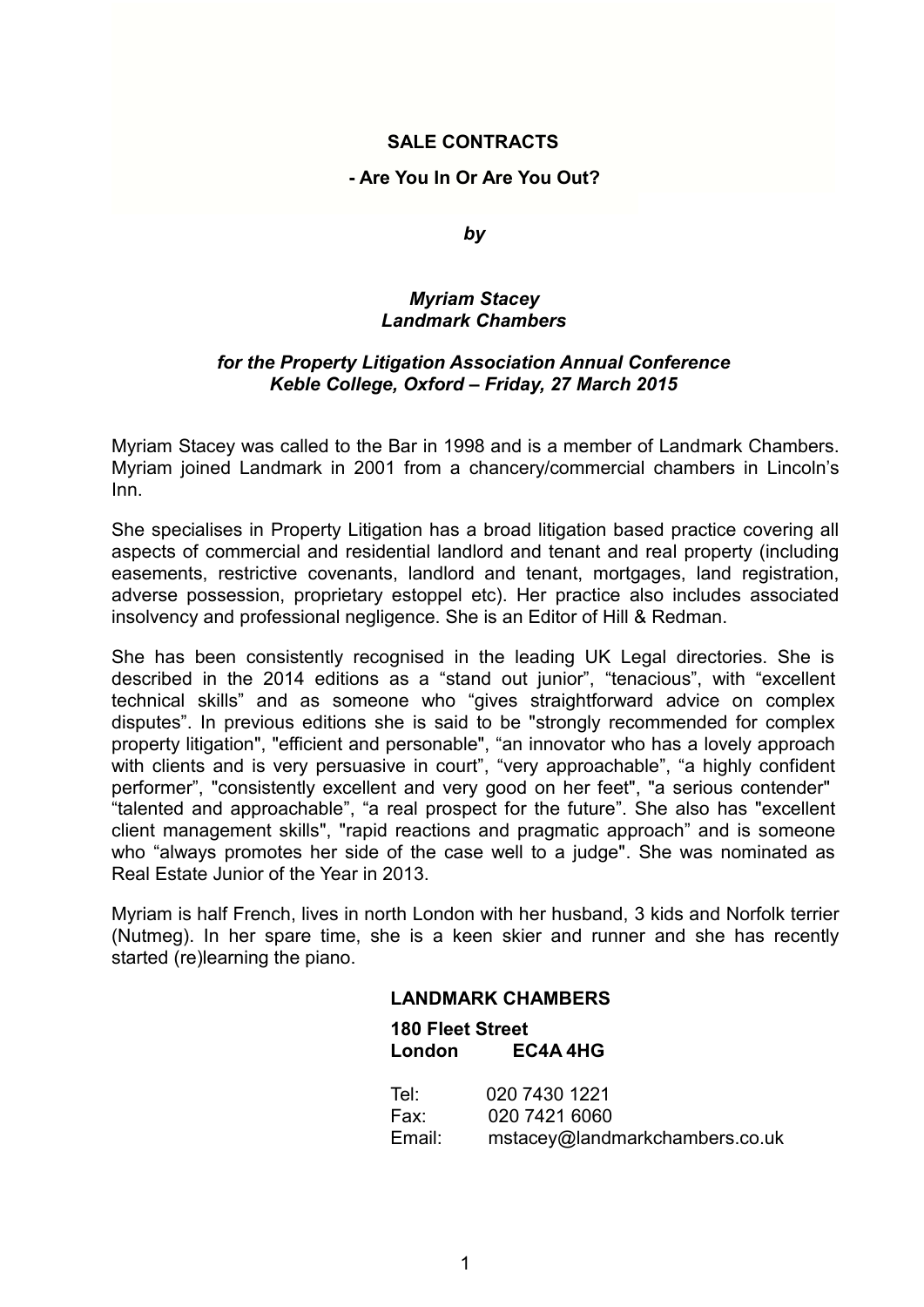

# **Introduction**

1. In an ever changing market proposed property sales frequently become the subject of disputes, whether by those seeking to withdraw from a deal or those seeking to enforce it. This seminar will explore some of the interesting issues that might arise in such disputes with reference to recent cases.

# **Compliance with formalities?**

- 2. The first port of call is to ask whether the contract is valid. S. 2 of the Law of Property (Miscellaneous Provisions) Act 1989 provides: "A contract for the sale or other disposition of an interest in land can only be made in writing and only by incorporating all the terms which the parties have expressly agreed in one document or, where contracts are exchanged, in each."
	- 3. The contract therefore has to be made by signed writing and the relevant documentation has to incorporate all agreed terms in order to be valid. As you all know, before the Act it was possible to make a valid oral contract for the sale of land which would be enforceable if evidenced by signed writing. S.2 obviously adds an addition layer or two of formality.
	- 4. So the Act can be useful for a party who has had a change of heart as the effect may be to provide a potential get out clause even if they have genuinely contracted:
	- 5. Although it has been said that it was no part of the Law Commission's intention to make it easier for people who have genuinely contracted to escape their contractual obligations, the court's approach to s.2(1) demonstrates that because of the rigorous discipline it imposes on parties to sale contracts, it does indeed enable people who have genuinely contracted to do just that.
- 6. As LJ Briggs said in *North Eastern Properties Ltd v Coleman & Quinn Conveyancing* [2010] 1 WLR 2715, the reality was that: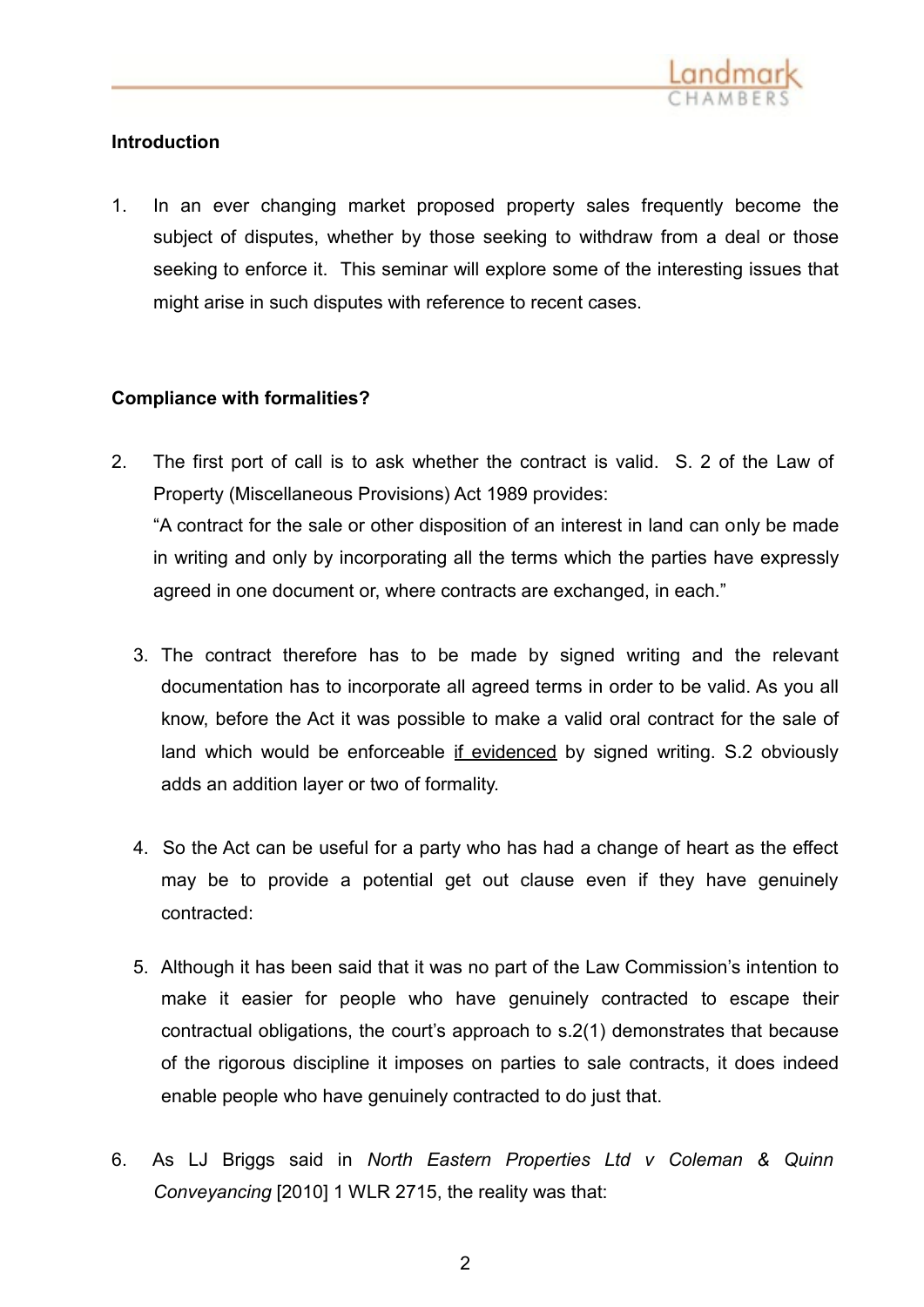

"… It enables parties to land contracts who have changed their minds to look around for expressly agreed terms which have not found their way into the final form of land contract which they signed, for the precise purpose of avoiding their obligations, on the ground that the lack of discipline of their counterparty, or even their own lack of discipline, has rendered the contract void."

- 7. A full review of the courts' treatment of the various aspects of s 2 falls outside the scope of this seminar. However, there is often overlap between claims of uncertainty and those of failure to comply with s 2, and recent cases highlight, that if purchaser argues that there is a 'contractual blank' in that the contract is either incomplete or too uncertain or fails to comply with s.2, the court will have recourse to the usual principles of interpretation of contract.
- 8. One fairly recent example of a purchaser 'getting out' of the sale contract on this basis of is *Francis v F Berndes Ltd [2011] EWHC 3377 (Ch); [2012] All ER (Comm) 735*, where the parties had evidently agreed a sale and purchase agreement but, without legal advice, had adopted a form of letter which was simply a counter-signed offer and did not identify the freehold or set out the obligation to purchase the property was held not to comply with s 2. The purchaser sought to enforce the agreement when the Vendor refused to complete in favour of selling to a third party.
- 9. There was an important point of distinction emphasized in the judgment and that's the distinction between (a) ascertaining what the parties actually agreed i.e. that's the process of construing the contents of the letter by reference to the surrounding circumstances and admissible extrinsic evidence, on the one hand and (b) the question of whether the letter set out in writing all the express terms of the agreement, on the other hand. When looking at s. 2, one is looking at the second point. The judge recognised that this was a "technical" distinction but said:

"[even though it may] be thought that [to be highly technical distinction, and one which may be productive of injustice in cases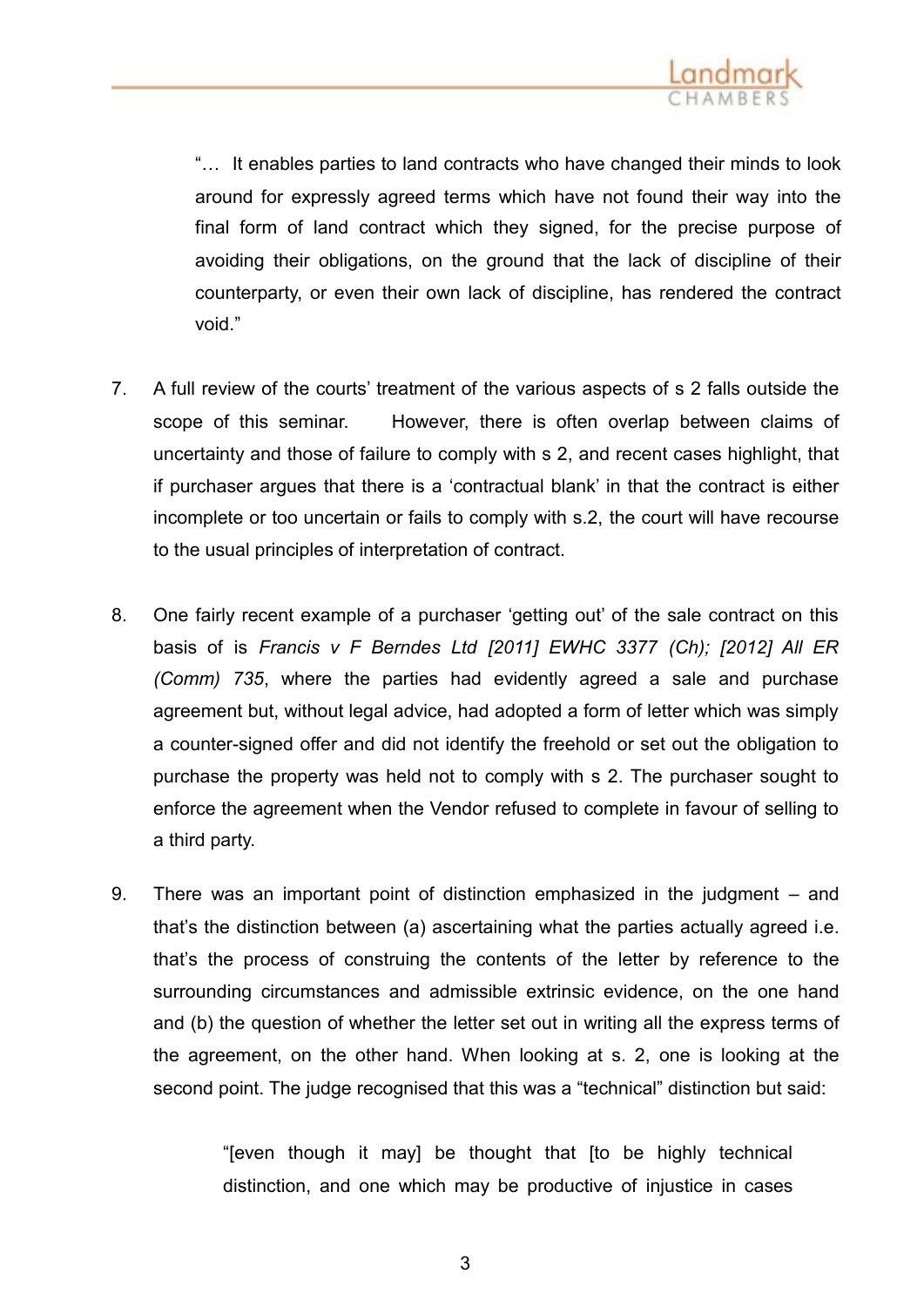

where the nature of the "missing" term is obvious once the document in question is construed in its factual context. However, one of the main purposes of the 1989 Act was to produce certainty in relation to contracts for the sale of land, and to reduce as far as possible the need for extrinsic evidence in order to establish the terms of the contract."

- 10.So that demonstrates a technical approach being adopted and one to be aware of if a client is in the same position.
- 11.But happily for us, it is never as simple as that, because the courts have also emphasized the need to construe the s. 2 in a common sense way. So, in *North Eastern Properties Ltd [2010],* the Court of Appeal said that:
	- 11.1 "if it can be construed so as to prevent or mitigate the injustice of enabling genuine contracting parties to escape from their obligations, it ought to be" (Briggs LJ at para.45).
	- 11.2 "This section is not intended to be a charter for those wishing to disown apparent contracts for the sale of property to go behind the document and search for statements made in pre-contract negotiations, then to claim that they were intended to be terms of the contract and thus bring the whole contractual edifice crashing to the ground." (Longmore L.J. at para.81).

*What if the contract is part of a larger transaction?*

12. Interesting questions also arise where the contract forms part of a larger transaction and the parties deliberately choose to "carve off" expressly agreed terms which have some association from the signed contract of sale into a separate contract. That issue arose in *North Eastern Properties Ltd v Coleman & Quinn Conveyancing [2010] EWCA Civ 277; [2010] 1 [W.L.R.](http://login.westlaw.co.uk/maf/wluk/app/document?src=doc&linktype=ref&context=47&crumb-action=replace&docguid=I515B6E10025F11E0A436E3D19F8835BF) 2715 1*  where the

<sup>1</sup> *[Grossman](http://login.westlaw.co.uk/maf/wluk/app/document?src=doc&linktype=ref&context=47&crumb-action=replace&docguid=IB54C39A0E42711DA8FC2A0F0355337E9) v Hooper [2001] EWCA Civ 615, [2001] 3 F.C.R. 662* considered.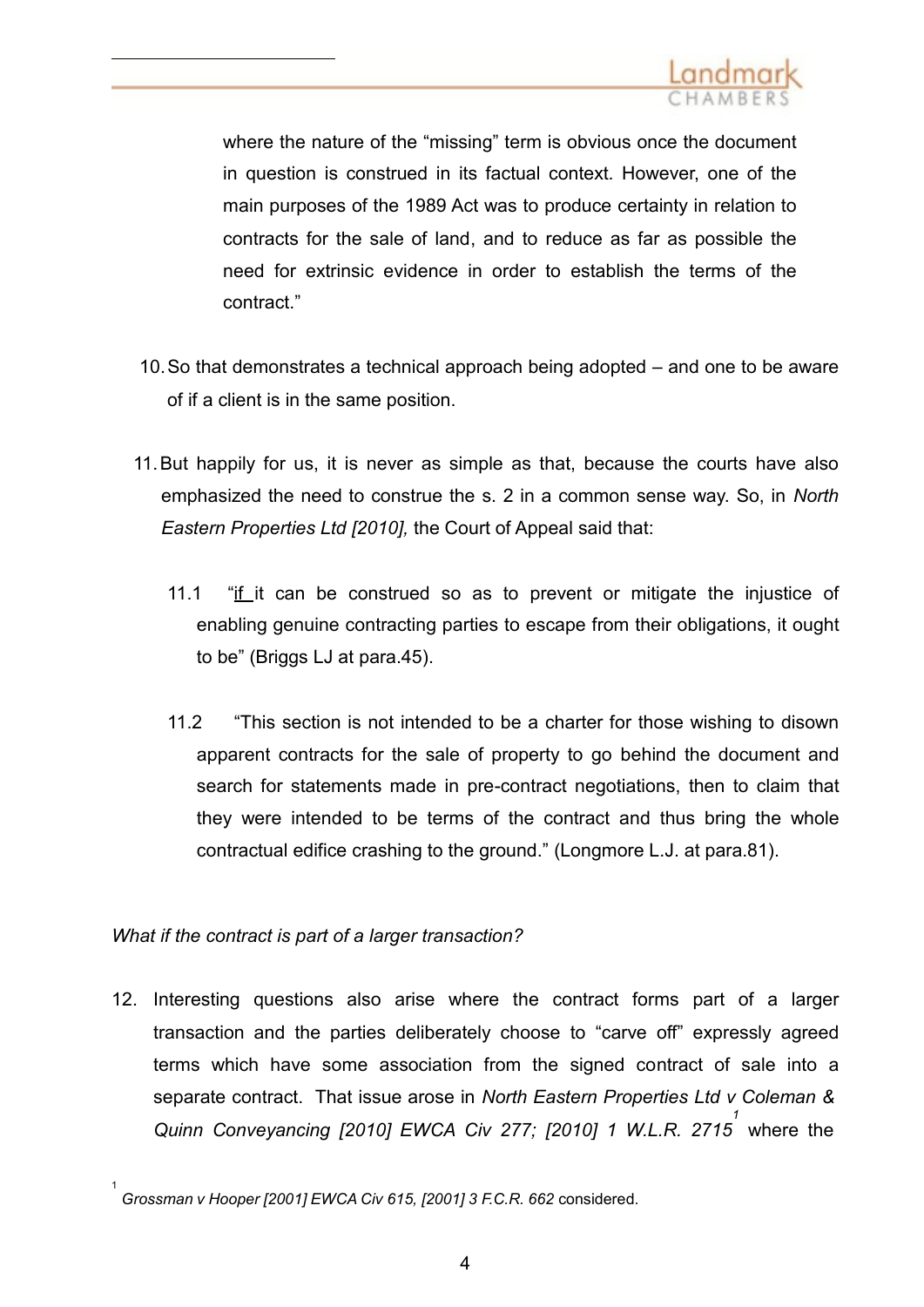parties had contracted for the sale of land and, in a separate agreement, had agreed a finders' fee. The purchaser attempted to get out of the contract on the basis that the sale contract fell foul of s. 2 for failing to include the provision as to the finder's fee, which it was argued, was an agreed term of the sale. That argument was rejected on the facts by the Court of Appeal and the court adopted a "common sense" approach to interpretation of s2, with half an eye on preventing parties who had genuinely contract from avoiding their obligations – and rejected the purchaser's argument holding that the 11 contracts were not void despite the omission of that particular term.

13.The case is useful as it identifies the approach which is to be adopted if such an argument is to succeed. It was not enough simply to show that the sale contract formed part of a larger transaction and there was nothing in s.2 was designed to prevent parties to a composite transaction from structuring their bargain to create two or more genuinely separate contracts. The key message was that a party seeking to avoid a land contract under s.2 on the basis that the sale contract forms part of a larger transaction will have to establish that the contracts are not "genuinely separated" in the sense that, on a true construction of the whole of the agreement, performance of the land sale is *in fact* conditional upon the obligations in the separate contract. In those circumstances, they will be able to say that the separate contract included an expressly agreed term *that related to the sale of the land* which was not found in the single exchanged document. On the facts, the obligation to pay the finder's fee was not a condition of the sales contract and was not a term relating to the sale of the land.

## *What if there has been an oral variation?*

14. Another line of argument arises if there has been an oral variation of the sale contract. Imagine you have a s.2 compliant contract but one or more of the terms to the contract was subsequently re-negotiated and a variation was agreed whether it be to price or extent or something else. Might that give rise to grounds for not enforcing? The answer is possibly.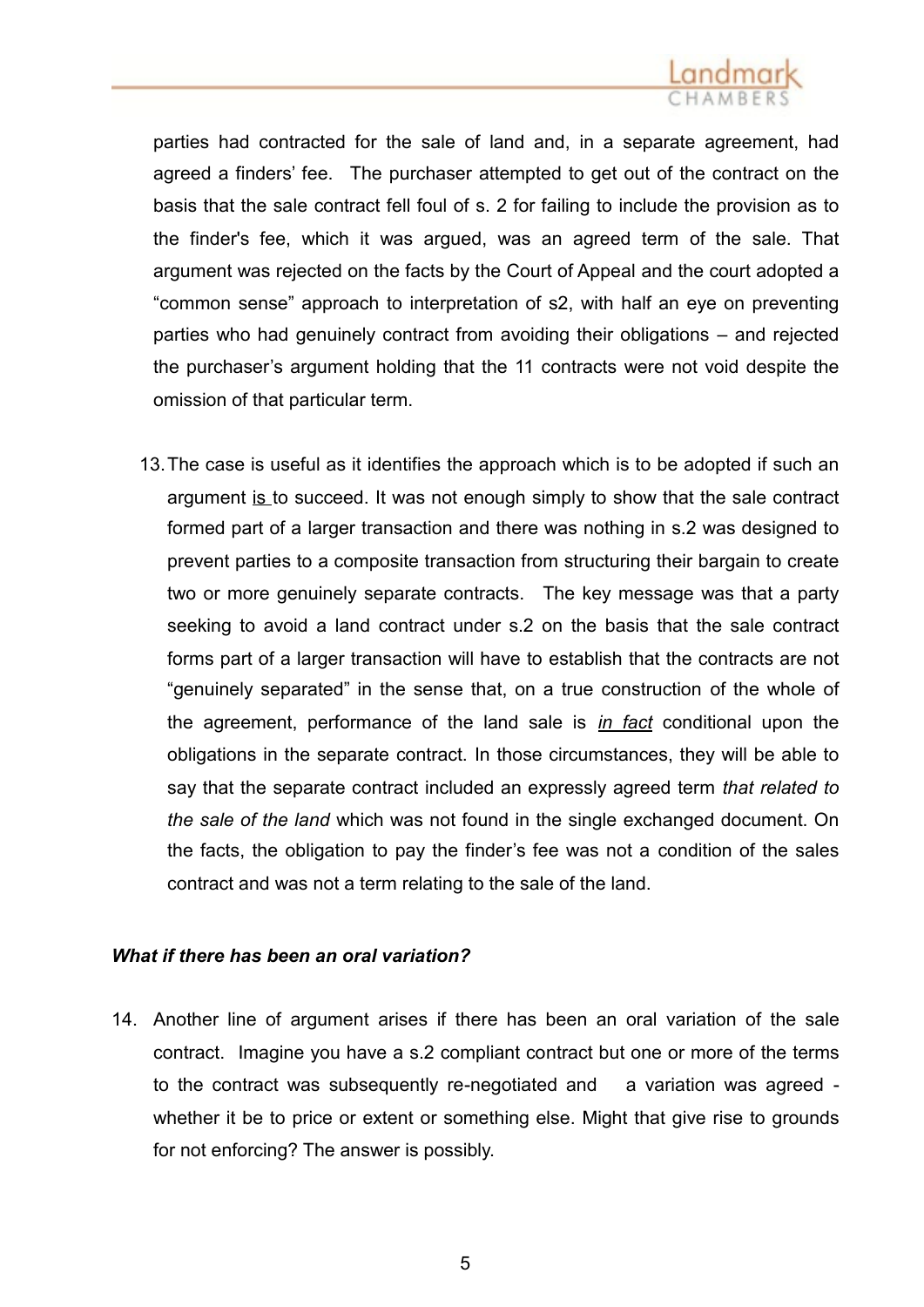- 15. Two specific points arise. The first point is that the variation which a party has negotiated in good faith, may not be binding. That is because where there has been a variation of a written contract – which has been agreed orally or by exchange of correspondence and which incorporates some of the terms of the old contract, the new contract must be looked at in its entirety and if the new contract, by reason of s.2 of the 1989 Act*,* is invalid, it cannot operate to effect a variation of the original contract: *McCausland v Duncan Lawrie Ltd [1997] 1 W.L.R. 38* (See also *Keay v Morris Homes (West Midlands) Ltd [2012] EWCA Civ 900; [2012] 1 WLR 2855*, for a more recent example to similar effect. Note, however, the formalities apply only to variations that are "material to the contract for the sale or other disposition of an interest in land" (Morritt LJ at 49). In most cases, it will be obvious what constitutes a "material" term – provisions as to the price, the completion date which are obvious contenders for a variation are almost certainly material.
- 16. The second point is that, even if the varied contract is unenforceable for not being s.2 compliant, it could impact the original agreement if the original agreement can be taken to have been rescinded as a result of the later oral agreement. A written contract can be rescinded by express oral agreement between the parties, and if on the facts parties to a written agreement subsequently agreed orally to put an end to that agreement and replace it with a fresh one on different terms, the oral agreement would be effective to rescind the first agreement even though statutory provisions made the new contract unenforceable. This boils down to the parties' perceived intentions: "If the new agreement reveals an intention to rescind the old, the old goes; and if it does not, the old remains in force and unamended" (*[United](http://login.westlaw.co.uk/maf/wluk/app/document?src=doc&linktype=ref&context=90&crumb-action=replace&docguid=IE0102470E42811DA8FC2A0F0355337E9) [Dominions](http://login.westlaw.co.uk/maf/wluk/app/document?src=doc&linktype=ref&context=90&crumb-action=replace&docguid=IE0102470E42811DA8FC2A0F0355337E9) Corp (Jamaica) v Shoucair (Michael Mitri) [1969] 1 A.C. 340*). In *McCausland* where the parties solicitors agreed by an exchange of letters to move the contractual completion date forward by two days – the purported variation was ineffective and the parties continued to be bound by the original contract).

## *Exclusions from formalities?*

17. Contracts for sale made at auction are excluded from the requirement: s. 2(5)(b).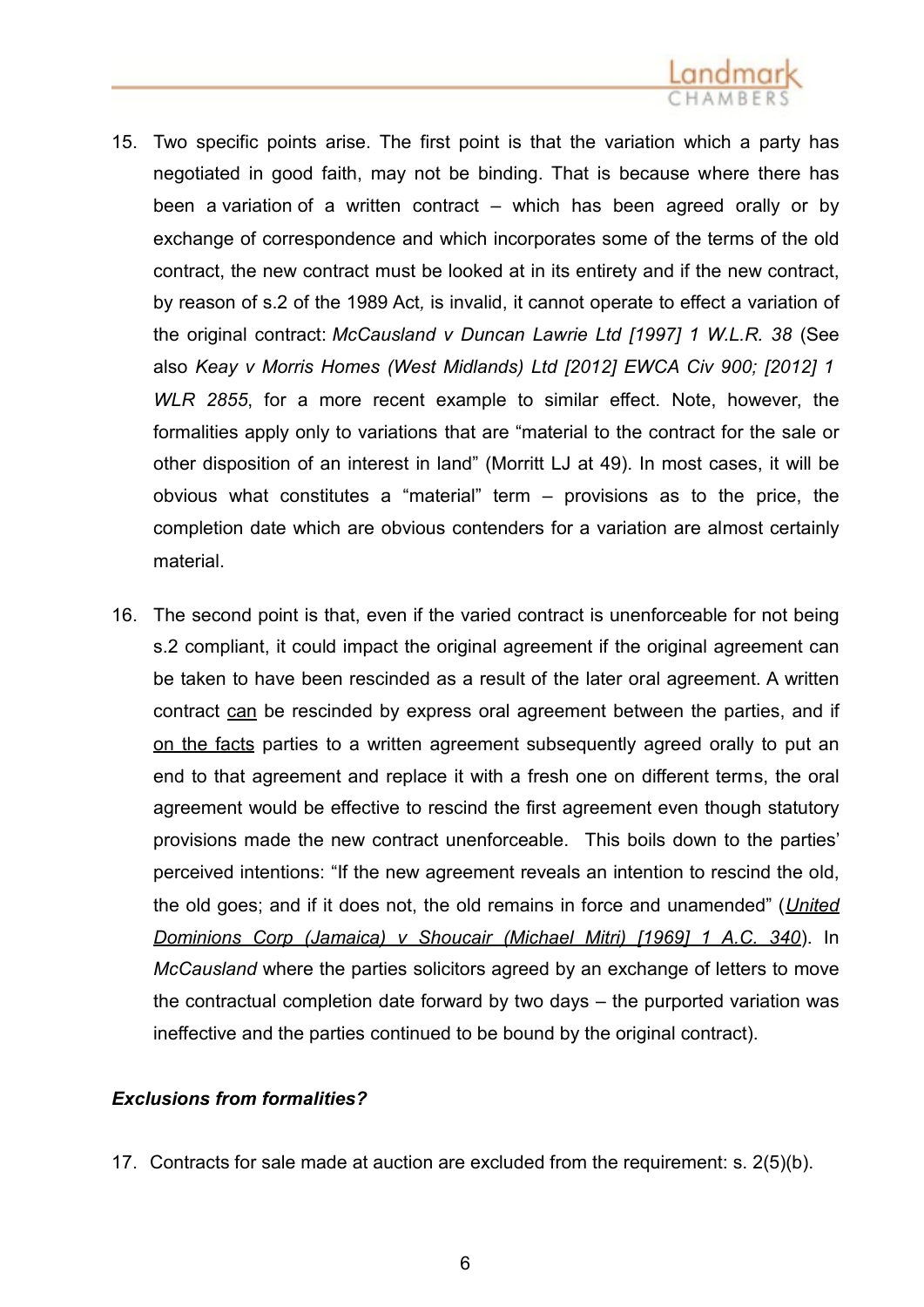

- 18. And then there is estoppel: even if a client is being advised that an oral or 'back of an envelope' agreement is not s.2 compliant, if the parties have acted in reliance on the void contract, the circumstances may be enough to give rise to a proprietary estoppel or constructive trust.
- 19. Those kinds of claims give rise to a series of issues and one such issue is the extent to which proprietary estoppel can still be relied on in a commercial context following the decision of the House of Lords in *Cobbe v Yeoman's Row Ltd [2008] 1 WLR 1752*, (applied in *Herbert v Doyle [2010] EWCA 1095*). In *Cobbe*, the House of Lords in effect determined that a commercial claimant cannot establish that it is entitled to relief on grounds of proprietary estoppel unless it can show that it acted in the belief that it had a legal right and a legally enforceable claim. That has led academic commentators to regard the decision as being something of a watershed and as having consigned proprietary estoppel to legal history, as far as commercial cases are concerned (see e.g. "The Death of Proprietary Estoppel" [2008] LMCLQ 449 by B McFarlane and A Robertson). At the very least the limit imposed by Lord Walker imposed a very significant restriction on the doctrine's operation.
- 20. One of the main difficulties is that Lord Scott expressed the view that section 2 of the 1989 Act had been a nail in the coffin of proprietary estoppel. Lord Scott said "*My present view is that proprietary estoppel cannot be prayed in aid in order to render enforceable an agreement that statute has declared to be void. The proposition that an owner of land can be estopped from asserting that an agreement is void for want of compliance with the requirements of section 2 is, in my opinion, unacceptable. The assertion is no more than the statute provides. Equity can surely not contradict the statute*." However, in *Whittaker v Kinnear* [2011] 2 P & CR DG20, the High Court held that despite those obiter comments in *Cobbe*, the doctrine of proprietary estoppel in cases involving the sale of land had survived the enactment of s 2 and that each case must turn on its own facts. What is clear is that there is a distinction to be drawn between commercial and domestic cases (see *Cobbe* and *Thorner v Major [2009] UKHL 18, [2009] 1 W.L.R. 776*). Note that it is the nature of the parties' dealings, and not the nature of the property, which determines whether a case should be regarded as commercial or domestic.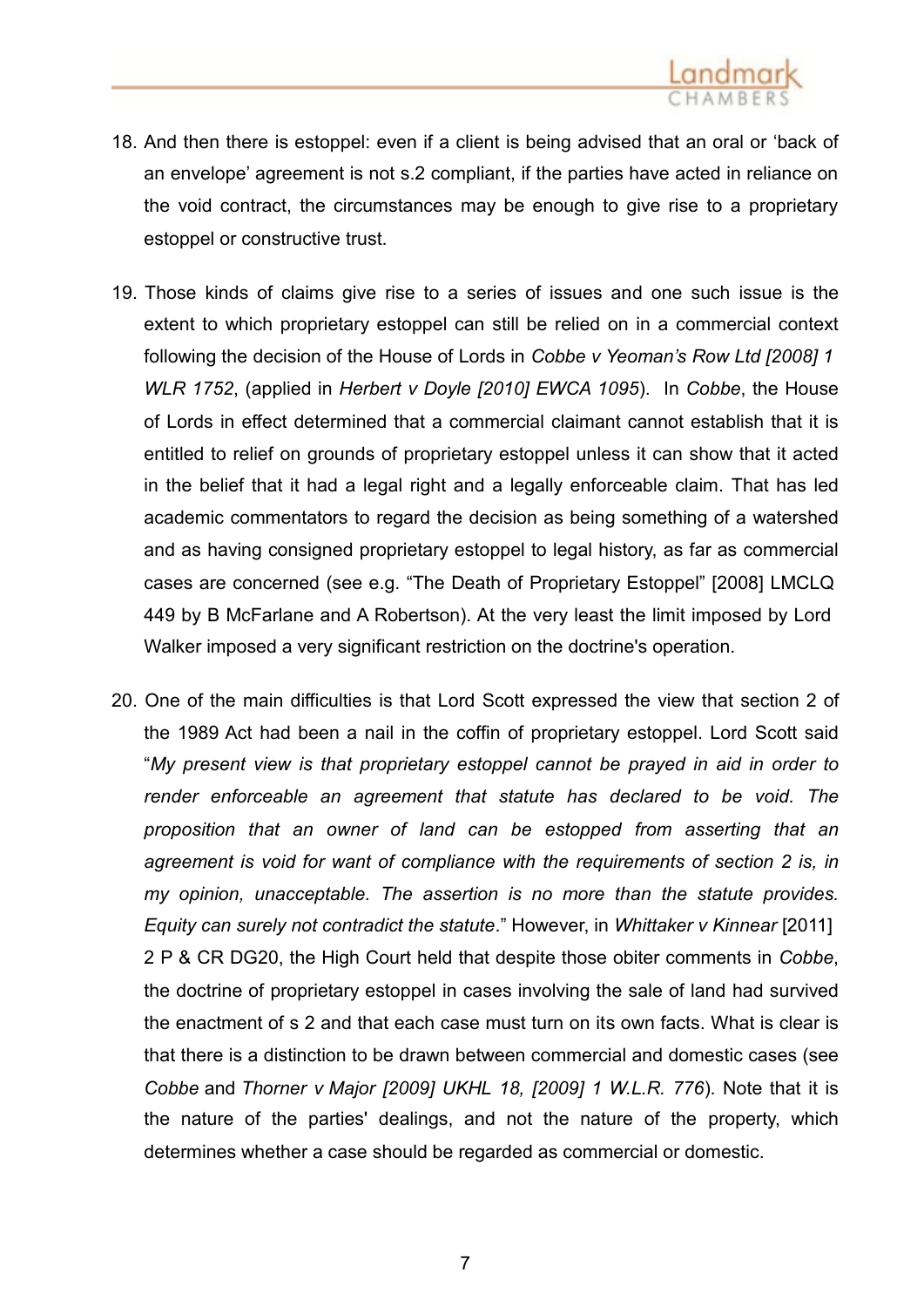

# *Void for Uncertainty***?**

- 21. In addition to the s.2 point, a contract for sale may be void for uncertainty. It is well established that an agreement to agree is void for being too uncertain, as is an agreement to negotiate: *Walford v Miles [1992] 2 AC 128; Little v Courage (1995) 70 P & CR 469.* So, an agreement for the parties to use reasonable endeavours to agree the subject of a planning permission or the terms of a joint venture is too uncertain to be capable of enforcement: *Little v Courage* (195) 70 P & C; *London & regional Investments v TBI* [2001] EWCA Civ 355.
- 22. The test is whether "the parties have reached agreement as to what each of its essential terms is or [they] can with certainty be ascertained" (per Lord Diplock in *[Sudbrook Trading Estate Ltd](http://login.westlaw.co.uk/maf/wluk/app/document?src=doc&linktype=ref&context=128&crumb-action=replace&docguid=IC636DD00E42811DA8FC2A0F0355337E9) v Eggleton [1983] 1 A.C. 444*, at 478). For there to be a valid and enforceable contract, therefore, the court must be able to ascertain objectively what the parties have agreed.
- 23. The fact that an agreement leaves certain elements to be the subject of further agreement between the parts will not necessarily render the agreement void. The court is less likely to find the agreement void if the scope of the future agreement is limited, the subject matter of the agreement can be ascertainable with sufficient certainty and there is sufficient objective criteria by which to evaluate the performance of the obligation. Also, in some cases agreements to use best endeavours to agree terms have been upheld. In *Jet2.com v Blackpool Airports [2012] EWCA Civ 417; [2012] 2 All ER (Comm) 1053* a contractual obligation to use reasonable endeavours to promote another's business was not too uncertain to be enforceable.
- 24. Equally the fact that a particular clause is uncertain does not necessarily invalidate the entire contract. In *Petromec v Petreolo Brasileiro [2006] 1 Lloyds Rep 121* the agreement to negotiate in good faith was an express obligation which was part of a complex agreement. The clause that was uncertain, an agreement to negotiate the cost of an upgrade, was simply one part of the agreement. There was no suggestion that the whole of the agreement was void. In those circumstances, Longmore LJ stated: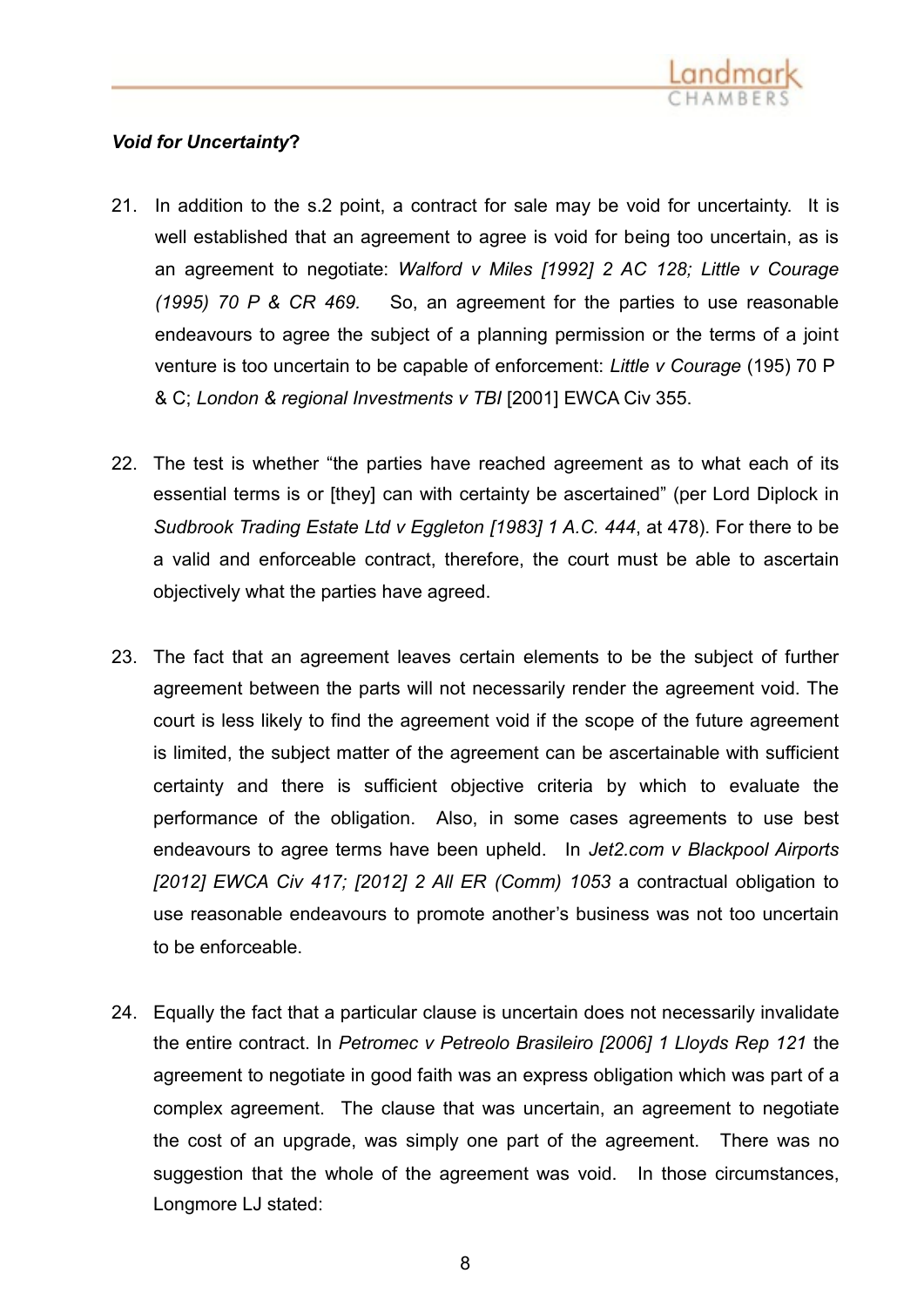

"It would be a strong thing to declare unenforceable a clause into which the parties have deliberately and expressly entered. I have already observed that it is of comparatively narrow scope. To decide that it has "no legal content" to use Lord Ackner's phrase would be for the law deliberately to defeat the reasonable expectations of honest men…"

# *Conditional Contract?*

- 25. Another point which often arises is where the contract includes a condition to use reasonable endeavours to obtain some form of permission from a third party (e.g. planning permission) or to negotiate terms with a third party (such as obtaining the releases of a restrictive covenant. Such clauses are, in principle, enforceable: see *Yewbelle v London Green Developments [2007] EWCA Civ 475; [2008] 1 P & CR 17* in which the Court of Appeal upheld an agreement to use all reasonable endeavours to obtain a s. 106 planning agreement.
- 26. If a party is seeking to get out of a contract on the basis that a condition to use "best", "reasonable" or "all reasonable" endeavours has not been complied with, the question arises as to the degree of effort that must be made in attempting to secure the agreed objective. That there is a distinction between such obligations, although doubted in earlier cases, now seems clear. In *Rhodia International Holdings v Huntsman International LLC [2007] All ER (Comm) 577* the judge stated:

"An obligation to use reasonable endeavours to achieve the aim probably only requires a party to take one reasonable course, not all of them, whereas an obligation to use best endeavours probably requires a party to take all the reasonable courses he can. In that context, it may well be that an obligation to use all reasonable endeavours equates with using best endeavours…"

27. Although each case is fact specific, where there is an agreement to use best endeavours to obtain a particular result it is considered that the contracting party must, if necessary, subordinate his own financial interests under the contract to the obtaining of that result. In *Jet2.com v Blackpool Airports* (above) the operator of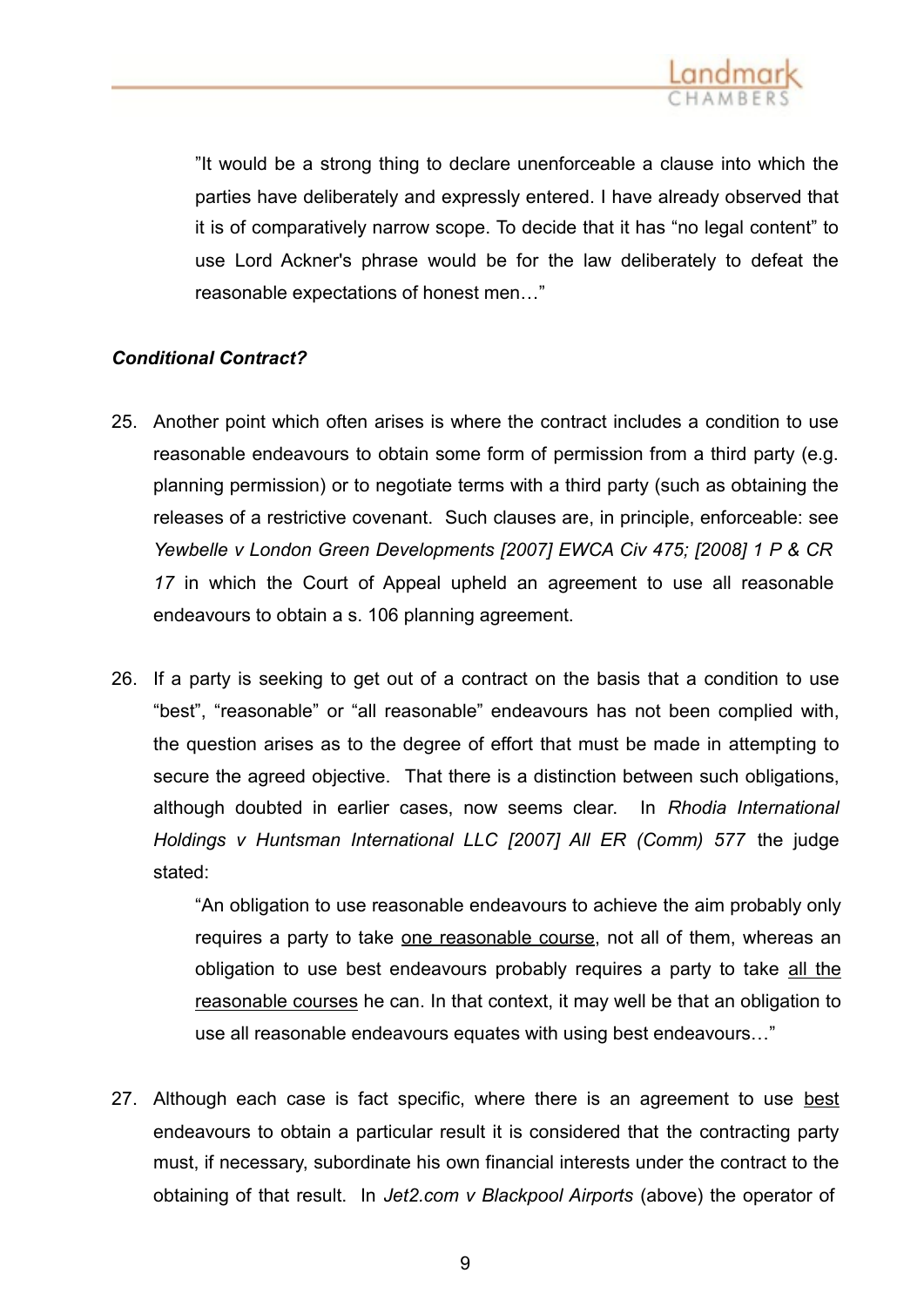an airport entered into an agreement with an airline. The agreement required the parties to "co-operate together and use their best endeavours to promote Jet2.com's low cost services from" the airport. The Court of Appeal held by a majority that the obligation was enforceable. One issue that arose was the extent to which the party under the obligation could have regard to his own financial interest, in particular whether the airport was obliged to allow the airline outside the normal opening hours when to do so would cause the airport to make a loss. Moore-Bick L.J. said:

"It was a central plank of [the airport's] argument before the judge that the obligation to use best endeavours did not require it to act contrary to its own commercial interests, which, in the context of this case, amounts to saying that [the airport] was not obliged to accept aircraft movements outside normal hours if that would cause it financial loss….I think the judge was right in saying that whether, and if so to what extent, a person who has undertaken to use his best endeavours can have regard to his own financial interests will depend very much on the nature and terms of the contract in question….I approach with some caution the submission that [the airport] was entitled to refuse to accept aircraft movements outside normal opening hours if that caused it to incur a loss, because on the judge's findings the ability to schedule aircraft movements outside those hours was essential to [the airline's] business and was therefore fundamental to the agreement. In those circumstances one would not expect the parties to have contemplated that [the airport] should be able to restrict [the airline's] aircraft movements to normal opening hours simply because it incurred a loss each time it was required to accept a movement outside those hours, or because keeping the airport open outside normal hours proved to be more expensive than it had expected. On the other hand, I can see force in the argument that if, for example, it were to become clear that [the airline] could never expect to operate low cost services from Blackpool profitably, [the airport] would not be obliged to incur further losses in seeking to promote a failing business."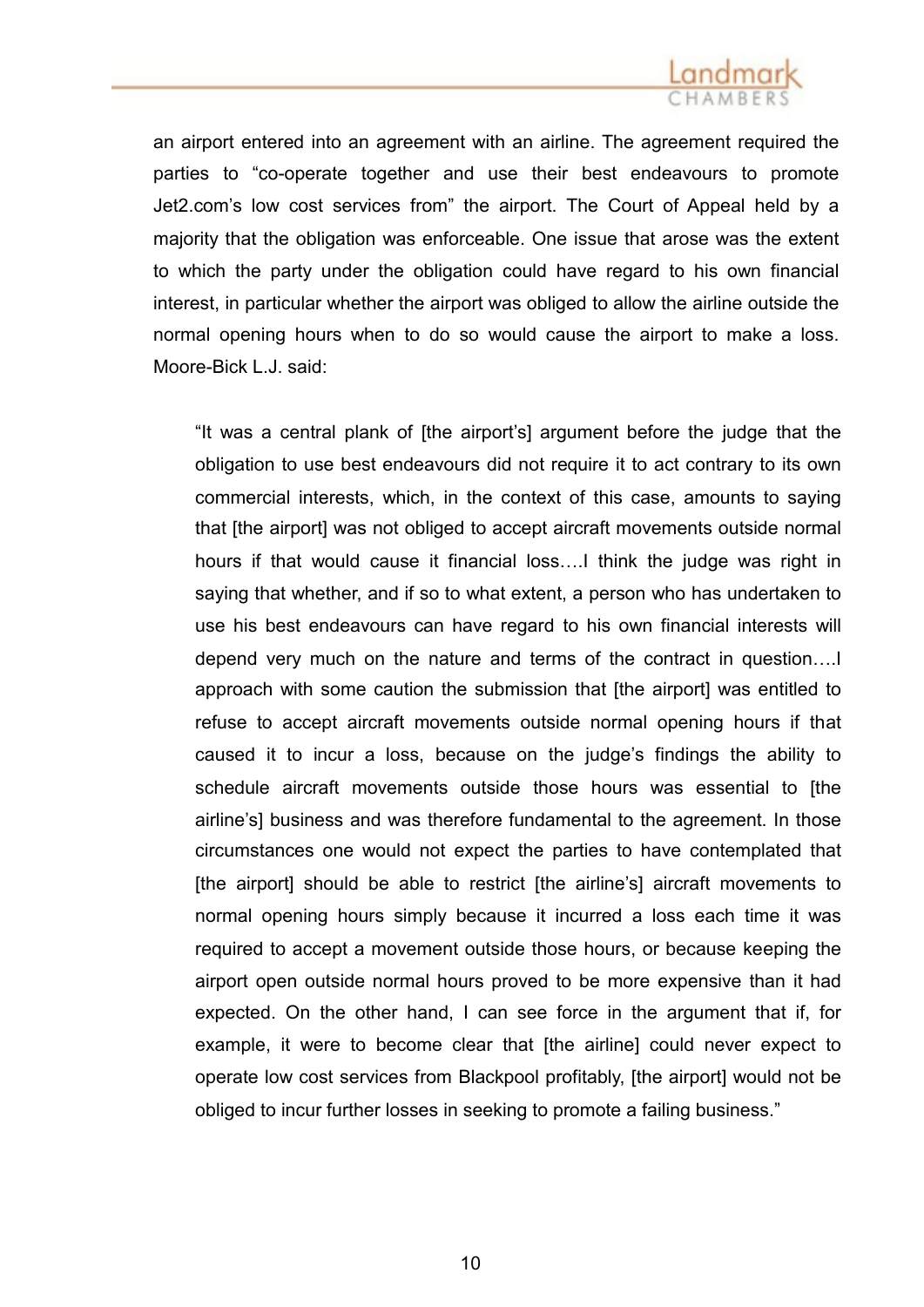

28. Longmore L.J. said:

"The fact that he has agreed to use his best endeavours pre-supposes that he may well be put to some financial cost, so financial cost cannot be a trump card to enable him to extricate himself from what would otherwise be his obligation. As AT Lawrence J said in the *Sheffield District Railway Co* case, best endeavours does not mean second best endeavours. But I would agree with Moore-Bick LJ ... that, if it became clear that [the airline] could never expect to operate low cost services profitably from Blackpool, [the airport] could not be expected themselves to incur losses after that time in seeking to promote (or effectively propping up) a failing business."

- 29. From that case it is clear, however, that there are limits upon such an obligation; the party under the obligation may not be required to incur loss if to do so would benefit neither party.
- 30. By contrast, the courts are sympathetic to the view that in identifying whether a party has complied with an obligation to use reasonable endeavours, they are entitled to consider their own commercial interest when assessing what efforts to make and not required to do anything which is commercially harmful to them. In *P & O Property Holdings v Norwich Union Life Insurance Society (1994) 68 P & CR 261* it was argued that an obligation to use reasonable endeavours to secure tenants as part of a development agreement obliged the contracting party to offer reverse premiums to attract tenants to take underleases of units not yet let. The House of Lords thought that it did not. The parties could not be taken to have agreed to be bound to accept such terms as would be acceptable to a reasonable landlord acting according to principles of good estate management, whilst disregarding the actual terms of the agreement they had made.
- 31. It seems that the same approach will be taken to an obligation to:
	- 31.1 use "all reasonable" endeavours (*Yewbelle*, above),
	- 31.2 use "all reasonable but commercially prudent" endeavours (see *CPC Group v Qatari Diar Real Estate Investment Company [2010] EWHC 1535 (Ch))* and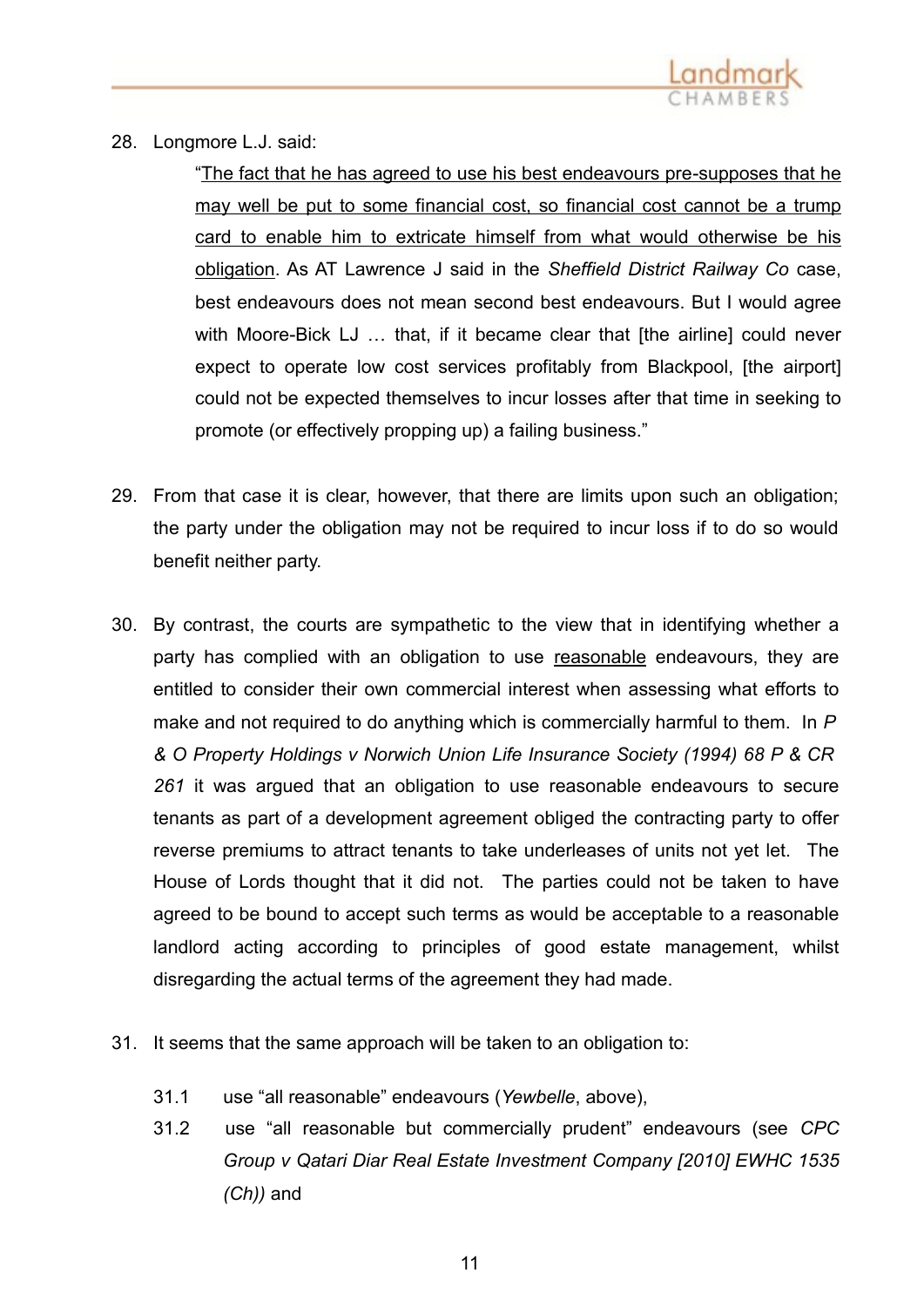

- 31.3 "use all reasonable endeavours" expected of a "normal prudent commercial developer experienced in developments of that nature" (albeit that such an obligation was more onerous than an obligation to use [reasonable endeavours: see](http://login.westlaw.co.uk/maf/wluk/app/document?src=doc&linktype=ref&context=101&crumb-action=replace&docguid=I92C02850E6DA11DF95A3A37A0808ECC4) *EDI Central Ltd [v National Car Parks Ltd](http://login.westlaw.co.uk/maf/wluk/app/document?src=doc&linktype=ref&context=101&crumb-action=replace&docguid=I92C02850E6DA11DF95A3A37A0808ECC4) [2010] CSOH 141)*.
- 32. The exception to the above is where the contract requires specific steps to be taken as part of the fulfilment of the reasonable endeavours obligation (*Rhodia International Holdings*, above).
- 33. In most cases, the question whether the taking of a particular course of action would have constituted a reasonable endeavour is essentially one for the judgment of the court, considering the facts of the particular case. It has been said that the issue is whether the particular course of action would have had a "significant" or "substantial" chance of achieving the desired result: *Yewbelle v London Green Developments above)*.
- 34. Finally, when does an obligation to use reasonable endeavours to obtain a desired result end? A party must continue until the point is reached when all reasonable [endeavours have been exhausted.](http://login.westlaw.co.uk/maf/wluk/app/document?src=doc&linktype=ref&context=216&crumb-action=replace&docguid=I29D744809AEA11DB9F7EF5E89C18EE93)<sup>2</sup> In *[Yewbelle Ltd v London Green](http://login.westlaw.co.uk/maf/wluk/app/document?src=doc&linktype=ref&context=216&crumb-action=replace&docguid=I29D744809AEA11DB9F7EF5E89C18EE93)  Developments Ltd* (above) Lewison J. said:

"I come back to the question: for how long must the seller continue to use reasonable endeavours to achieve the desired result? In his opening address, [counsel] said that the obligation to use reasonable endeavours requires you to go on using endeavours until the point is reached when all reasonable endeavours have been exhausted. You would simply be repeating yourself to go through the same matters again. I am prepared to accept this formulation,

<sup>2</sup> Where an agreement is subject to an agreed condition, there will be a concluded contract although it will not be enforceable unless and until the condition is fulfilled (see per Farwell J in *Caney v Leith [1937] 2 All E.R. 532*, at 533). Thus, the parties are not free to resile but must await fulfilment or not of the condition. In this sense the contract is binding. Thus the purchaser under a conditional contract has been held by the Court of Appeal to become the owner in equity of the land pending even fulfilment of the condition (*[Gordon Hill](http://login.westlaw.co.uk/maf/wluk/app/document?src=doc&linktype=ref&context=114&crumb-action=replace&docguid=I86470630E42711DA8FC2A0F0355337E9) Trust Ltd v Segall [1941] 2 All E.R. 379* and see also *Chattey v [Farndale](http://login.westlaw.co.uk/maf/wluk/app/document?src=doc&linktype=ref&context=114&crumb-action=replace&docguid=I86470630E42711DA8FC2A0F0355337E9) Holdings Inc [1997] 06 E.G. 152, CA*).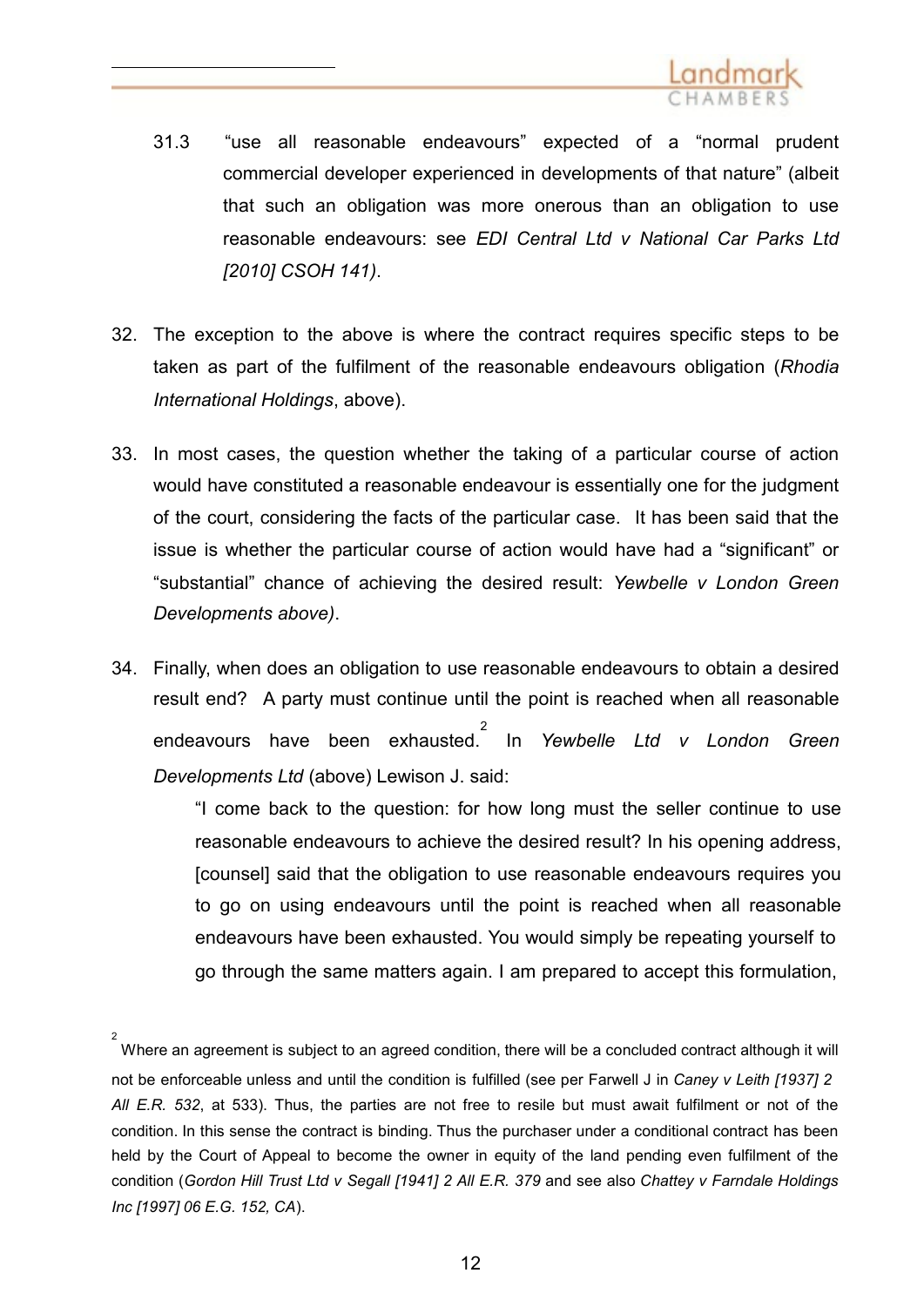

subject to the qualification that account must be taken of events as they unfold, including extraordinary events."

35. In the same case Lewison J added that, if there is an insuperable difficulty in obtaining the desired result, the obligation ceases (or is discharged) even though other difficulties are capable of being surmounted. That accords with the approach taken in *Jet.2 v Blackpool Airport* (above), albeit in relation to a more stringent requirement.

## *Can you terminate for breach?*

- 36. Most sale contracts incorporate the Standard Conditions of Sale (currently in its 5 th Edition) in addition to special conditions.
- 37. Under the Standard Conditions the buyer may terminate if:
	- 37.1 There is a material difference between the description or value of the property, or any of the contents included in the property, as represented and as it is if the seller's error or omission results from fraud or recklessness or, where he would be obliged to his prejudice to accept property substantially (in quantity, quality or tenure) from what the error or omission had led him to expect (7.1.1(b));
	- 37.2 The seller fails to comply with a notice to complete (7.5).
- 38. The seller may terminate the contract if the buyer fails to comply with a notice to complete (7.4).
- 39. Where the property is leasehold and consent to assign, let or sub-let is required, either party may terminate the contract by notice to the other party if three working days before the completion date the consent has not been given or the consent has been given subject to a condition to which a party reasonably objects (8.3).
- 40. In addition, contracts for the sale or other disposition of interests in land often expressly include provisions as to termination to which the usual rules of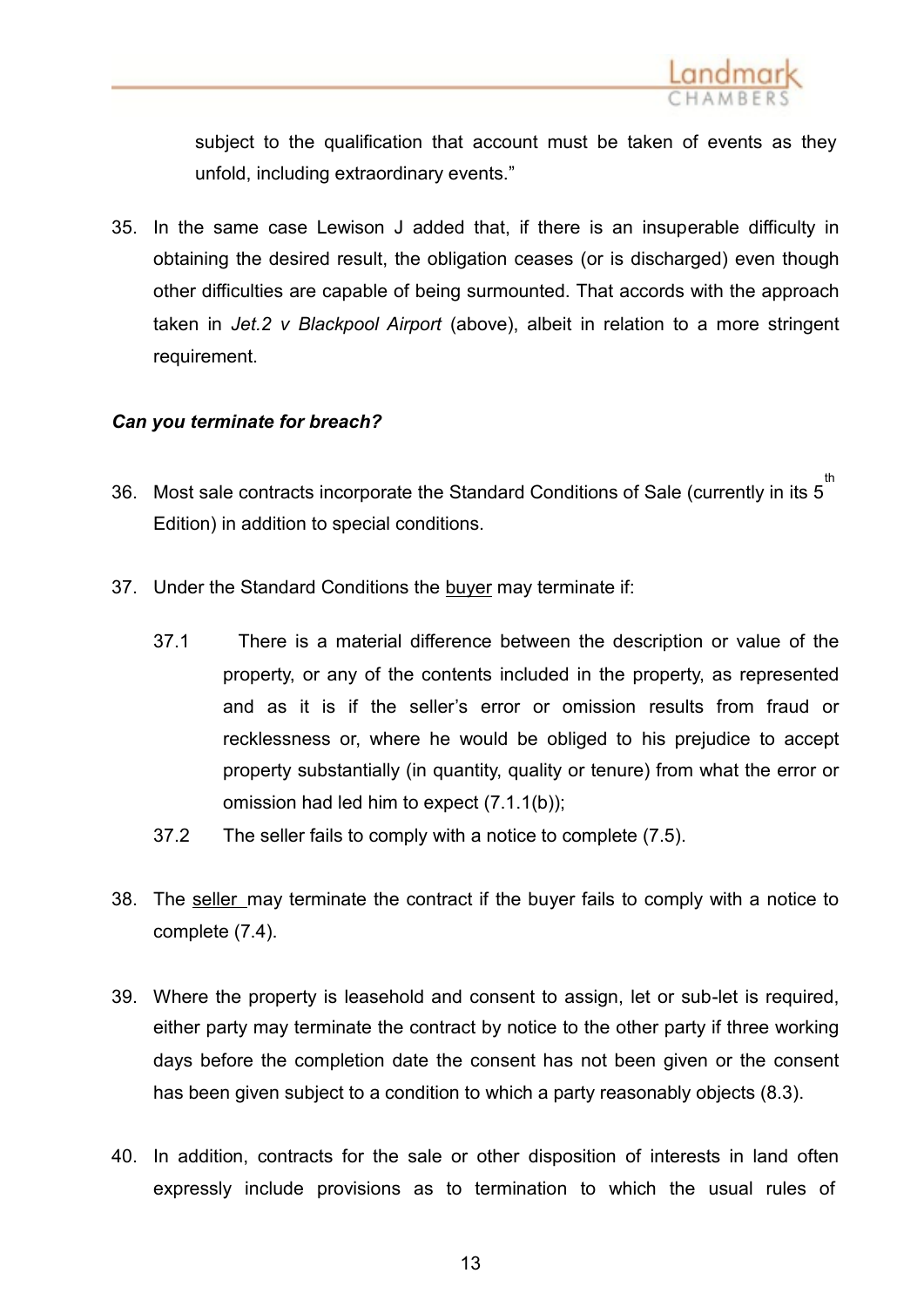

interpretation of contacts apply. Depending upon the circumstances this might mean that such a term allows a party to terminate only where there is a significant breach, i.e. a fundamental breach that goes to the heart of the contract (as to which see below).

41. Thus, in *Dominion Corporate Trustees Ltd v [Debenhams](http://login.westlaw.co.uk/maf/wluk/app/document?src=doc&linktype=ref&context=18&crumb-action=replace&docguid=I10CB2A8069ED11DFB52E84159CF640A2) Properties Ltd [2010] [EWHC 1193;](http://login.westlaw.co.uk/maf/wluk/app/document?src=doc&linktype=ref&context=18&crumb-action=replace&docguid=I10CB2A8069ED11DFB52E84159CF640A2) [2010] 23 EG 106 (CS)*, Kitchen J. considered the words of a clause in an agreement for a lease of units in a shopping centre which provided that either party may terminate "if either party shall in any respect fail or neglect to observe or perform **any** of the provisions of this Agreement". It was accepted that, "stripped of their context and the relevant background … may be understood to mean that either party may terminate the Agreement if the other party fails or neglects to perform any provision of the Agreement in any respect, however minor the provision and however insignificant the failure or neglect may be". The agreement provided for three instalments to be paid but the claimant failed to pay the second instalment within the stipulated period and the next day the defendant purported to terminate the agreement. After restating the established aim in construing a contract as being to ascertain the meaning to a reasonable person possessing the parties' background knowledge, Kitchen J. proceeded to say:

> "It is equally well established that, absent a contractual termination provision, a party to a contract may terminate it on the ground of breach by the other party only if the breach is of a condition, or of some other term (a so called innominate or intermediate term) where the effect of the breach has been to deprive the innocent party of substantially the whole benefit which it was the intention of the parties as expressed in the contract that he should obtain. In these circumstances it is hardly surprising that the courts have shown some reluctance to interpret a termination clause in a complex contract containing many innominate terms as providing a party with the right to terminate for any breach, however minor."

42. Accordingly, he construed the clause so as not to flout common sense but as only applying to a default that amounts to a repudiatory breach, or if an insolvency event arises. He then held that time had not been of the essence of the payment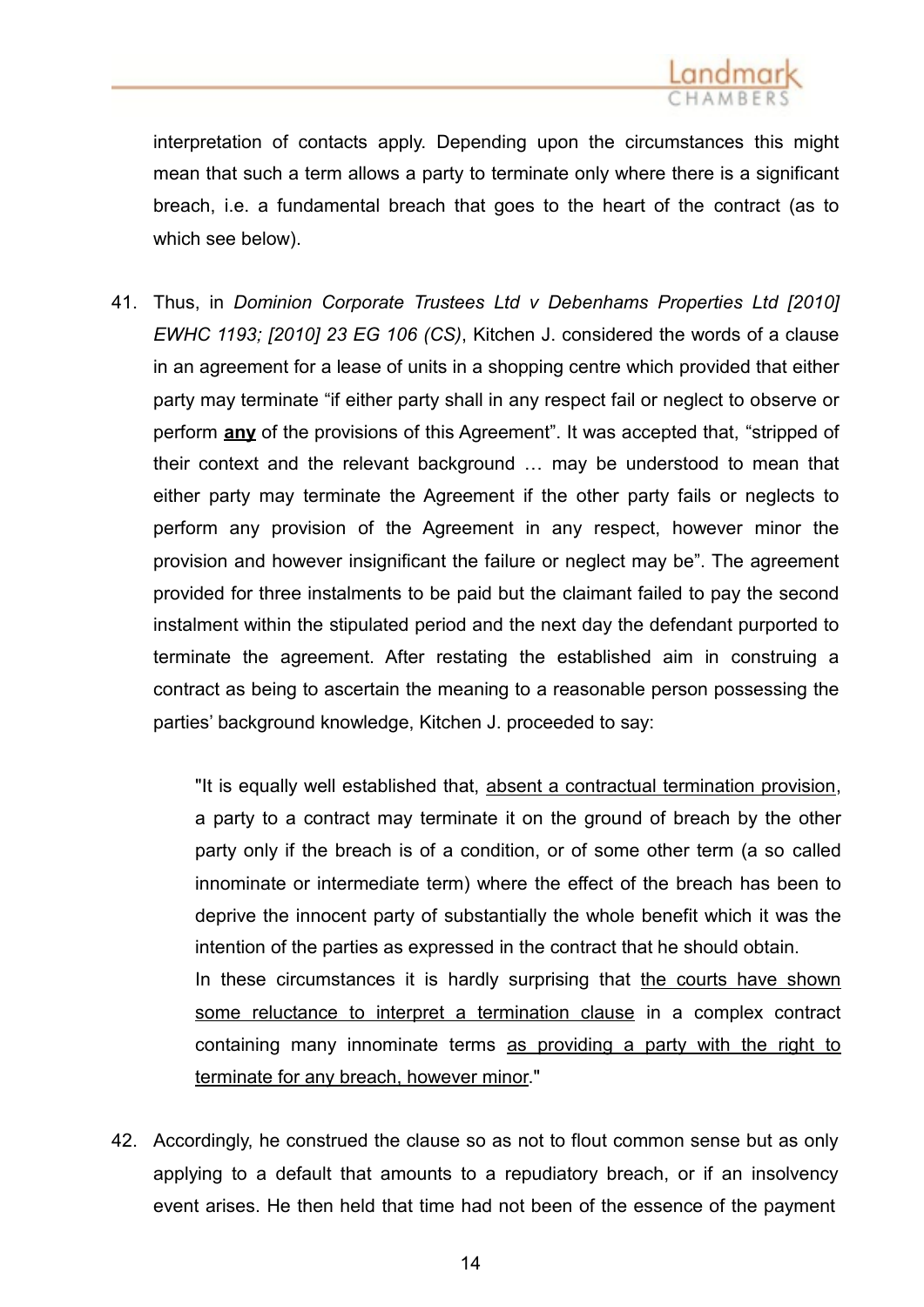

and that the delay in payment had not been a repudiatory breach entitling the defendant to terminate the agreement.

# *Repudiatory Breach?*

- 43. Whether a breach is repudiatory very much depends upon the facts of the individual case. It might include: (a) a breach of condition; (a refusal to perform; (c) a sufficiently serious breach of a term. The breach needs to be sufficiently fundamental to justify rescission, or an activity that effectively brings the purpose of the contract to an end.
- 44. So what amounts to a repudiatory breach? In the absence of any express term providing for termination for breach of a term, the right to terminate always depends upon the nature of the breach. Breach of a trivial term will not give rise to a right to terminate the contract; there must be a breach of a fundamental term, or an activity that effectively brings the purpose of the contract to an end.
- 45. Whether a breach is repudiatory very much depends upon the facts of the individual case. The courts have referred, inter changeably, to the test as to whether a breach is sufficiently fundamental being if it strips the innocent party of "substantially the whole benefit" or "a substantial part of the benefit" of the contract: see *Telford [Homes \(Creekside\) Ltd](http://login.westlaw.co.uk/maf/wluk/app/document?src=doc&linktype=ref&context=18&crumb-action=replace&docguid=I02A67150C40111E2955FDD3AB7875151) v Ampurious Nu Homes Holdings Ltd [2013] EWCA Civ 577; [2013] 4 All ER 377*, per Lewison LJ, which is an illustration of the test being applied in practice.
- 46. On the facts a property company tried to terminate an agreement to purchase 999 year leases in four mixed-use blocks on the ground that the construction company's delay of one year in building two of the blocks had been a repudiatory breach of contract. Lewison LJ (at para.54) said that:

"On the face of it to deprive someone of one year out of 999 years does not deprive him of a substantial part of the benefit he was intended to receive, let alone substantially the whole of that benefit."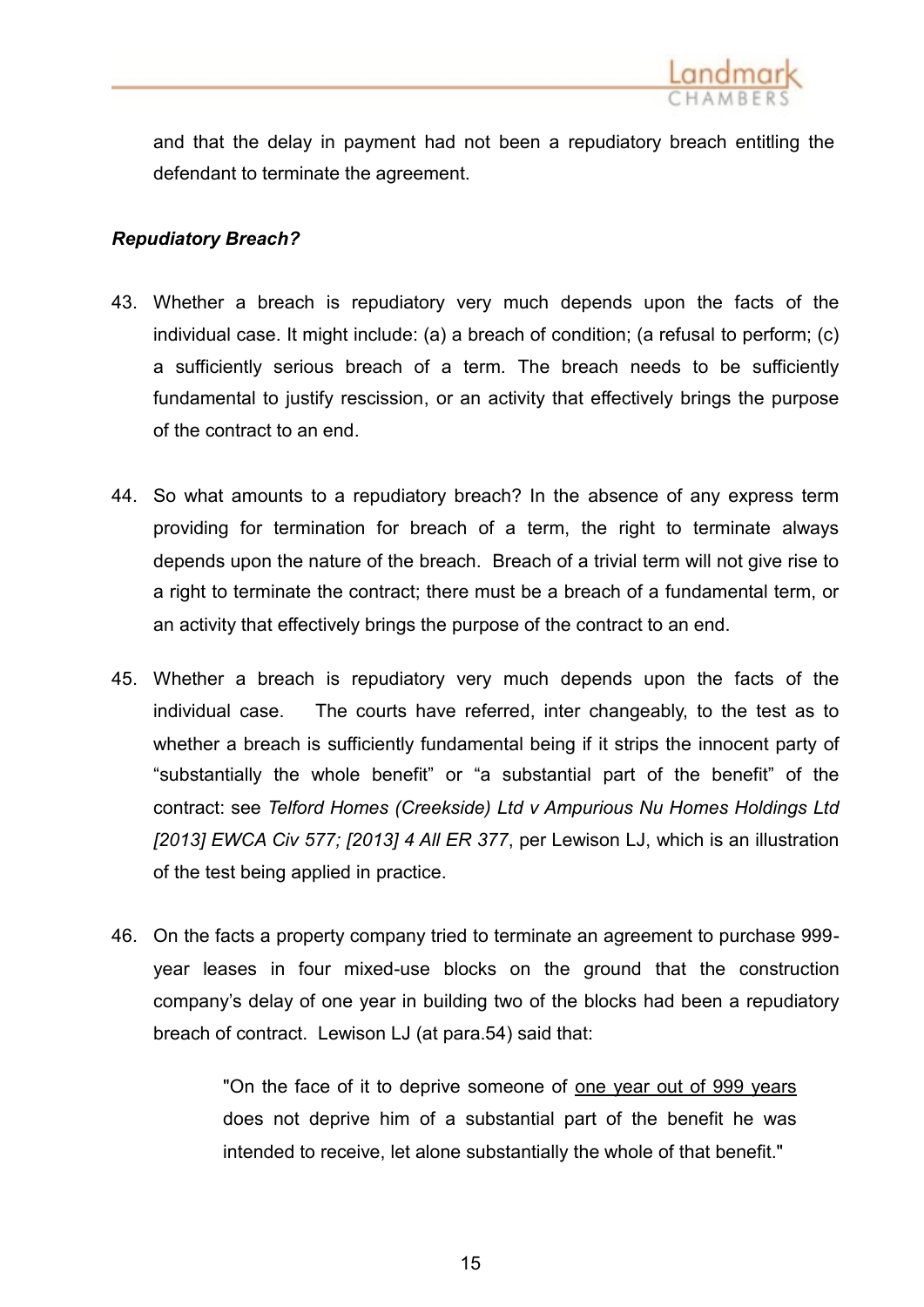

47.However he broke the analysis down into two stages in this way:

"51 Whatever test one adopts, it seems to me that the starting point must be to consider what benefit the injured party was intended to obtain from performance of the contract …

The next thing to consider is the effect of the breach on the injured party. What financial loss has it caused? How much of the intended benefit under the contract has the injured party already received? Can the injured party be adequately compensated by an award of damages? Is the breach likely to be repeated? Will the guilty party resume compliance with his obligations? Has the breach fundamentally changed the value of future performance of the guilty party's outstanding obligations?"

# *What about delay?*

- 46. A common reason that a party seeks to terminate an agreement is because of delay in completion. In the absence of an express term to the contrary, time is not of the essence of a contract unless the nature of the subject-matter of the contract indicate that the fixed date must be exactly complied with. The Standard Conditions of Sale  $(5^{th}$  ed.) provide that completion is twenty working days after the date of the contract but time is not of the essence of the contract unless a notice to complete has been served.
- 47. When notice to complete is served time becomes of the essence and the parties must complete the contract within ten working days, excluding the day on which the notice is given. If the buyer fails to complete the seller may rescind the contract and if he does so he may:
	- 1.1 Forfeit and keep any deposit and accrued interest;
	- 1.2 Resell the property and any contents included in the contract; and
	- 1.3 Claim damages.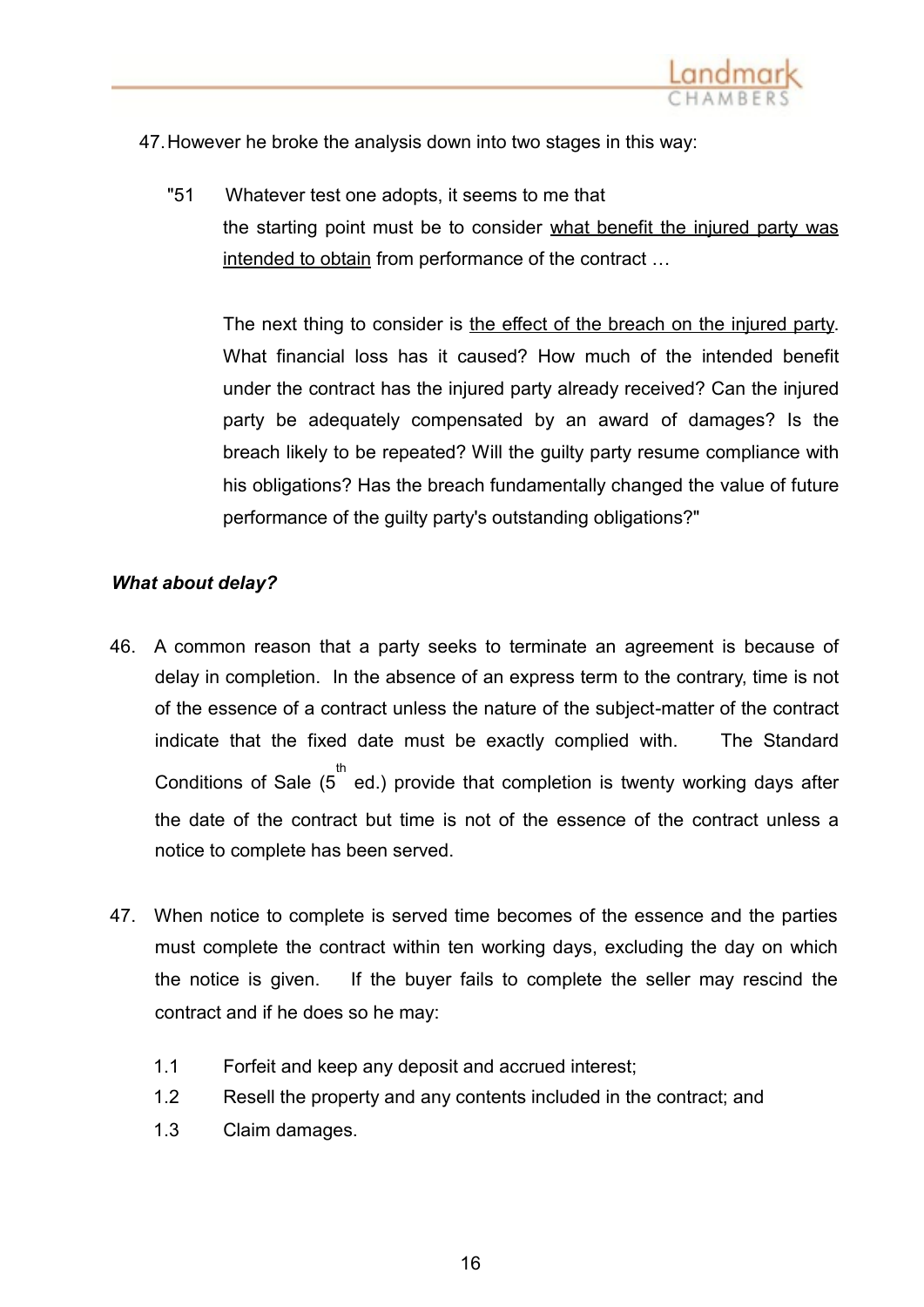

- 48.If the seller fails to complete the buyer may rescind the contract and if he does so:
	- a. The deposit is repaid to the buyer with accrued interest;
	- b. The buyer is to cancel, at the seller's expense, any registration of the contract.
- 49. However, the server of a notice needs to take care: It has been said that a notice to complete is a powerful weapon and needs careful handling: *Clarke Investments Ltd v Pacific Technologies Ltd [2013] EWCA Civ 750*; [2013] 2 P & CR 20 (applying *Quadrangle [Development](http://login.westlaw.co.uk/maf/wluk/app/document?src=doc&linktype=ref&context=52&crumb-action=replace&docguid=I2E21E910E42811DA8FC2A0F0355337E9) and Construction Co v Jenner [1974] 1 W.L.R. [68](http://login.westlaw.co.uk/maf/wluk/app/document?src=doc&linktype=ref&context=52&crumb-action=replace&docguid=I2E21E910E42811DA8FC2A0F0355337E9)*.) Once it is served, time is made of the essence for both parties, and if the party serving the notice was not ready to complete by the date fixed in the notice, it would be in breach of an essential condition of the contract and the court would not grant specific performance.
- 50. A recent practical example of that is *Clarke Investments* which dealt with the effect of the buyer's failure to complete after serving notice, purportedly because of an ongoing dispute over financial matters. The vendor eventually agreed to drop the matter and wrote to the buyer, but there followed a disagreement over the accuracy of the vendor's completion statement. The buyer failed to forward the completion money on the day stated in the notice and the vendor rescinded the contract. The buyer applied for specific performance of the contract on the basis that in the circumstances the parties had been negotiating towards an agreed completion and the vendor could not have believed that the buyer was repudiating the contract by failing to forward the money. It was further argued that the completion statement was not accurate and, by entering into discussions with the buyer about the statement, the vendor had implied that it was not in a position to complete.
- 51. The Court of Appeal, dismissing the buyer's appeal, held that it would have been clear to a reasonable recipient that the vendor had accepted the buyer's position in relation to the finances and was offering to complete in accordance with the contract but that, *even if* negotiations were continuing that would not excuse the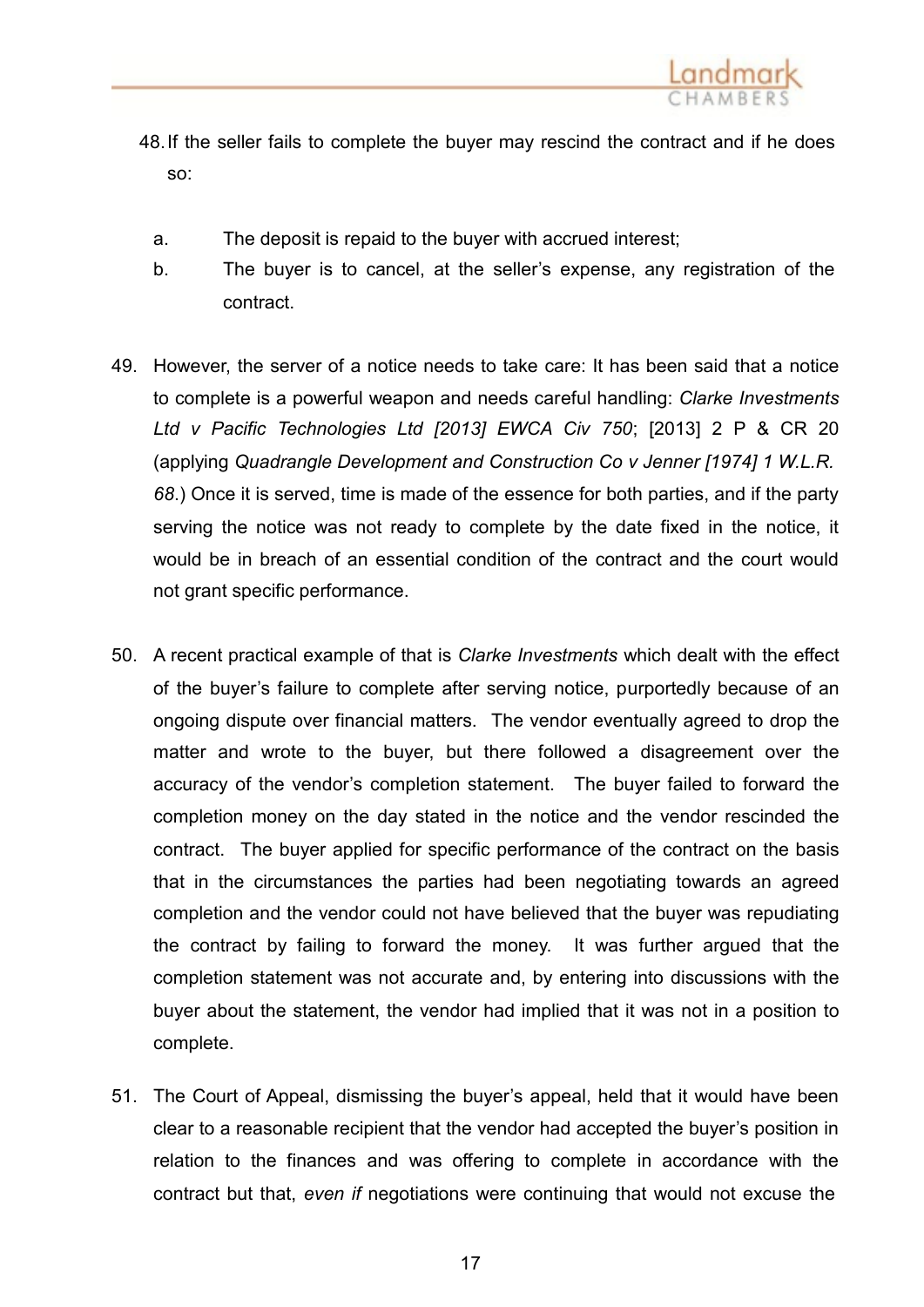

buyer of its obligation to complete. Moreover, disagreements between solicitors over completion statements were common and if completion was to be delayed until a final completion statement was agreed that ought to have been included in the Standard Conditions of Sale.

- 52. Contrasting principles apply to deposits. The requirement to pay a deposit, including the time for payment, is ordinarily a condition of a contract for sale of land and time is of the essence in relation to the date for payment. Failure to make timely payment of a deposit amounted, therefore, to a repudiatory breach of contract: *Samarenko v Dawn Hill House [2013] Ch 36 (CA).*
- 53. Note that exercising the right to rescind for breach of contract does not rescind the contract ab initio and that rights unconditionally acquired prior to the rescission survive it, in the absence of a clear contractual provision to the contrary. So, in *Hardy v Griffiths [2014] EWHC 3947* the buyers had paid part of a deposit before failing to pay the remainder and failing to complete after notice to complete was given. The seller rescinded the contract and the buyers claimed that they were entitled to the return of the part deposit and not liable to pay the remainder. The court rejected the argument. The seller had an accrued right arising prior to the termination of the agreement and was entitled to the remaining sum.
- 54. As to damages see the recent case of *Hooper v Oates [2013] EWCA Civ 91; [2014] Ch 287*. In that case the Court of Appeal held that the correct valuation basis on which to assess the damages was the date on which the sellers took the property back for their own use and not the date of the breach of contract. The decline of the property market between those two dates was part of the loss for which the seller was entitled to be compensated. Although damages for breach of contract were usually assessed at the date of breach that applied where there was an immediate market for an asset and where that asset was land that was extremely unlikely to be the case.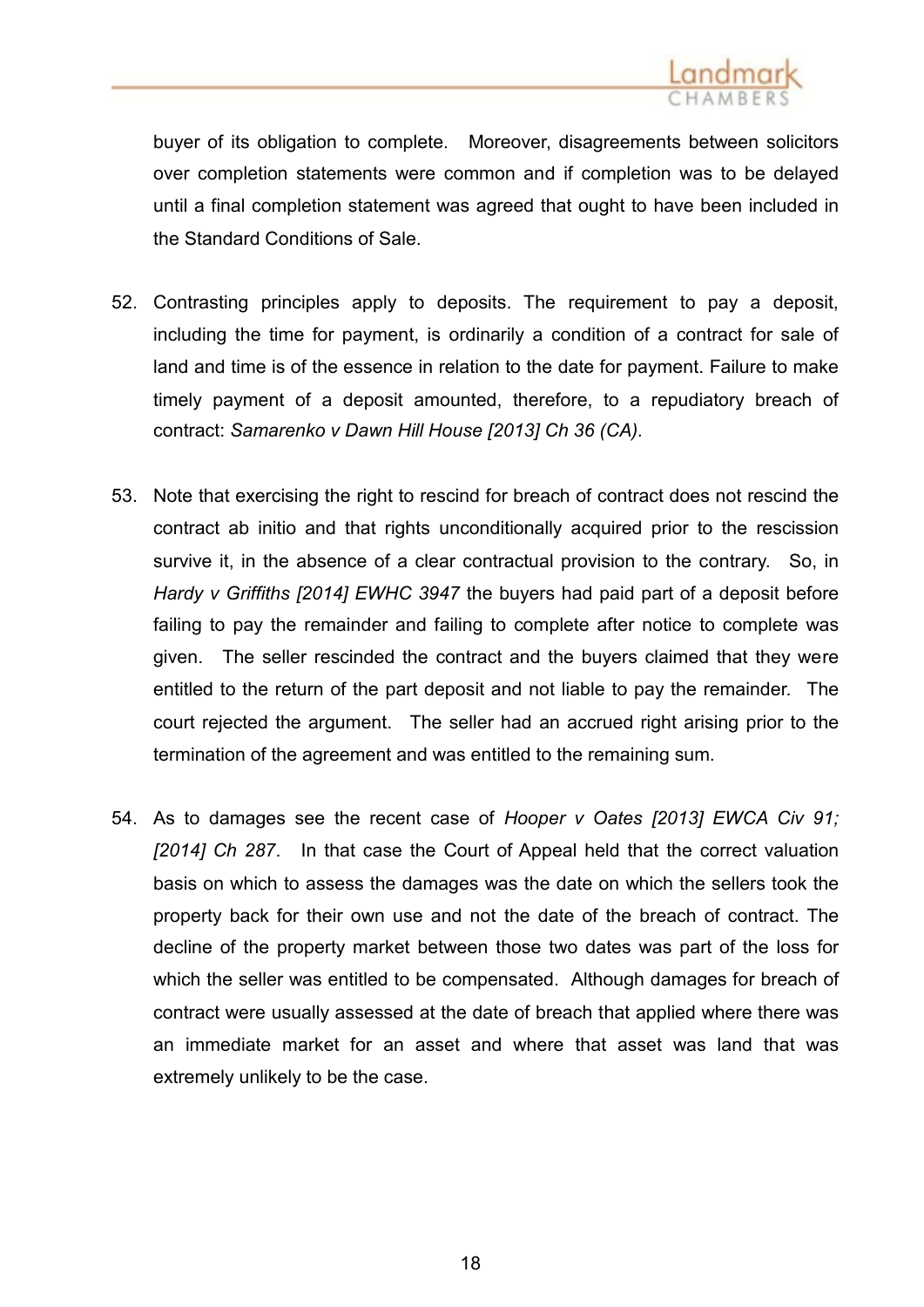

## *How is the contract terminated?*

- 55.Termination is not automatic. The innocent party must elect either to accept he breach and treat the contract as discharged or to affirm the contract and press the party to perform. Where a party to the contract has failed to complete and time has been made of the essence of the contract, that party has to make an election. The choice was explained by Lord Wilberforce in *[Johnson](http://login.westlaw.co.uk/maf/wluk/app/document?src=doc&linktype=ref&context=18&crumb-action=replace&docguid=ICDAF0DB0E42711DA8FC2A0F0355337E9) v Agnew [1980] A.C. [367](http://login.westlaw.co.uk/maf/wluk/app/document?src=doc&linktype=ref&context=18&crumb-action=replace&docguid=ICDAF0DB0E42711DA8FC2A0F0355337E9)*:
	- (1) If the purchaser fails to complete, the vendor has the choice of either treating the purchaser as having repudiated, accept the repudiation, and proceed to claim damages; *or* he may seek from the court an order for specific performance with damages for any loss arising from delay in performance 3 ;
	- (2) The vendor can keep his options option, by claiming in the alternative until ء<br>; trial, and make his election at the trial
	- (3) There is no particular period in which the election must be made but while the innocent party is deciding how to treat the contract, he must be careful not to take any step which constitutes an election to affirm, as once the affirmation has been made it cannot be revoked. Once the vendor has made his election (whenever that might be), the election is final; the vendor accepts the repudiation, he cannot thereafter seek specific performance.

## *Defences to specific performance?*

56. If a party to a sale contract seeks specific performance of that contract, there are a number of defences that might be put forward. Specific performance is an equitable remedy and, in considering such a claim, the court will have regard to a

<sup>3</sup> Similar remedies are of course available to purchasers against vendors.

<sup>4</sup>  The purchaser's refusal to complete takes the form of a "continuing breach" entitling the vendor to rescind, despite an earlier affirmation of the contract.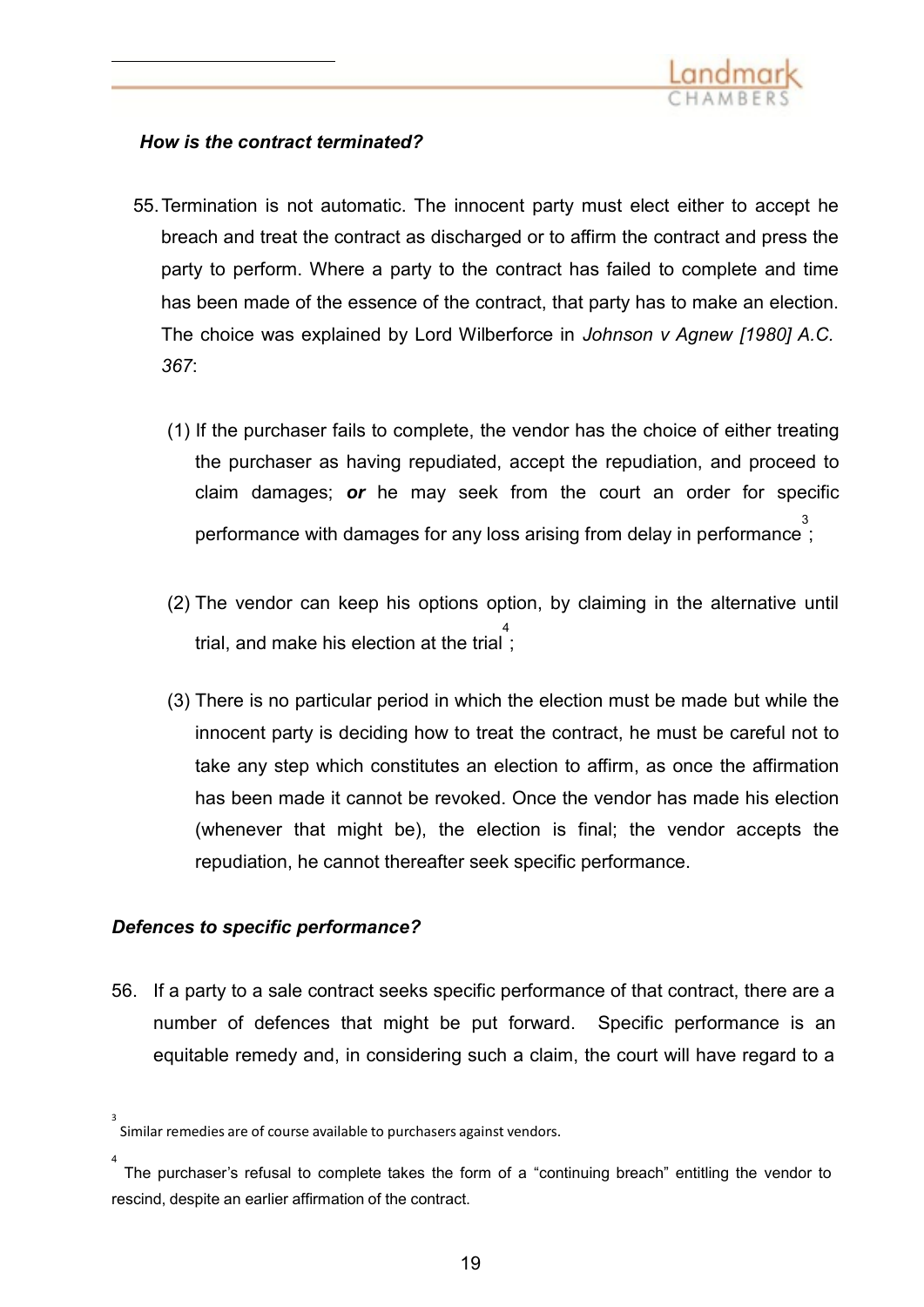

wide range of circumstances in determining whether specific performance should be granted. The following are common features in which the remedy will be refused:

Where title to the land is doubtful;

Where such an order would be prejudicial to the rights of third parties;

Where a party has insisted and acted upon a mistaken construction in such a way as to amount to a final election;

Where the party asking for specific performance has been guilty of some act or default which would make it inequitable to grant him the relief asked for;

 Where specific performance would impose real hardship on the other party. Where the party asking for specific performance has been guilty of delay; Where performance of the contract would be illegal;

Where there is want of mutuality, i.e. the remedy of specific performance must be potentially available for and against each of the parties to the contract.

48.Point 4, where there has been a default by the "innocent party" was recently considered in *Frasers Islington Ltd v [Hanover Trustee](http://login.westlaw.co.uk/maf/wluk/app/document?src=doc&linktype=ref&context=74&crumb-action=replace&docguid=IF016E31080B211DFB9C7F0982A894AFF) Co Ltd [2010] EWHC 1514; [2010] 27 EG 85 (CS) [*para 37 of your notes*]* Specific performance had been granted by summary judgment and the vendor argued that it ought not to have been granted on the basis that the purchaser had failed to comply with part of the bargain. That was rejected and the appeal was dismissed on the basis, inter alia, that the default was minor and the vendor had received substantially what they bargained for. The points arising from the judgment when assessing the relative inequity of allowing SP as a result of the C's conduct: are (a) that the relevant date for testing whether a party intended to perform its obligations was not the date of exercise, but the date of grant, and that it is relevant to consider whether at that time the purchaser had decided to act in a way contrary to the bargain; (b) whether there are other factors justifying the default such as financial circumstances (c) whether the vendor has suffered any measurable disadvantage resulting from the default. In the course of his decision Briggs J. rejected any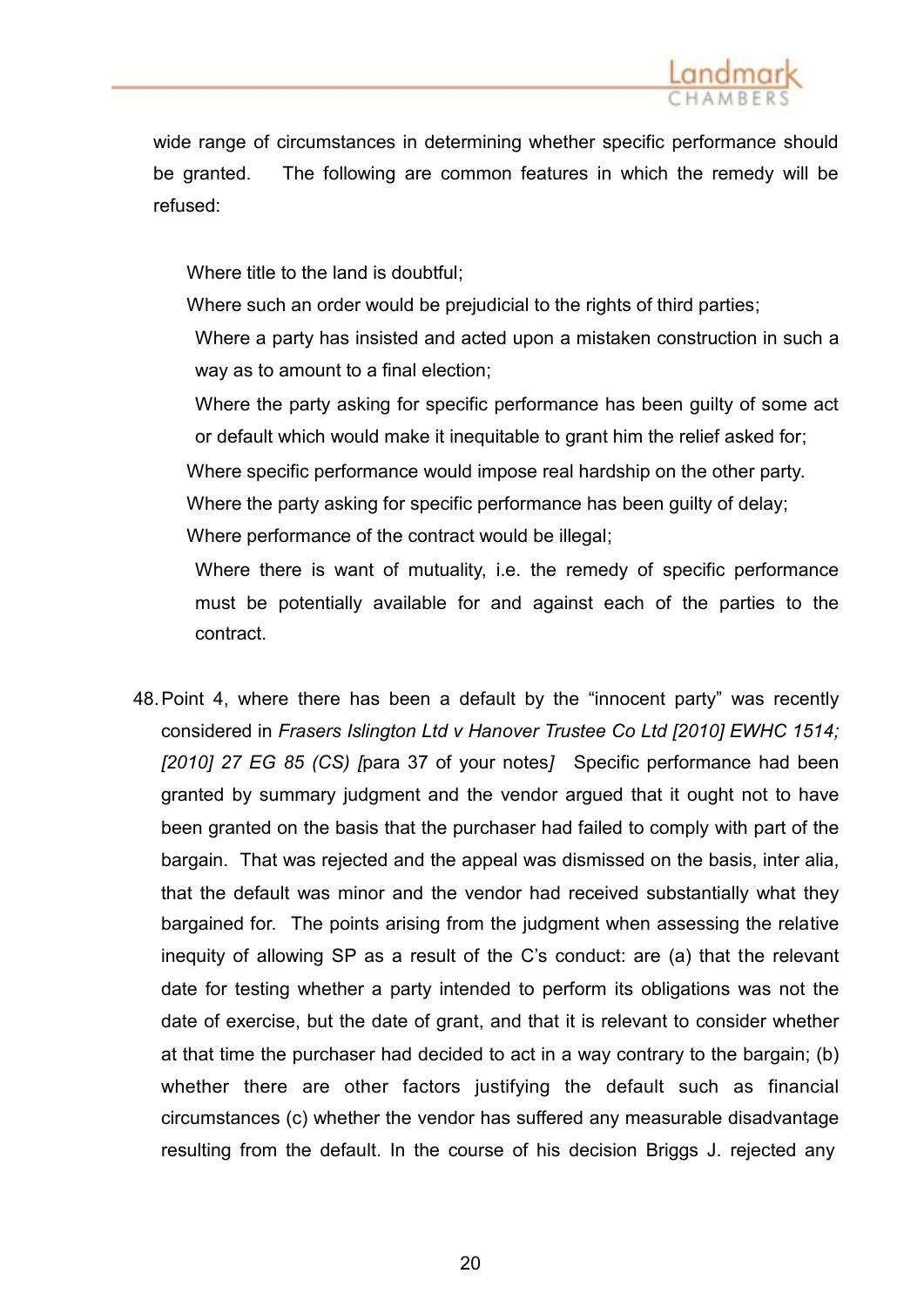

suggestion that there should be a technical approach to the issue: [at para 40 of your notes].

- 49. The  $5^{th}$  bullet point (real hardship) might arise if the party in breach is unable to raise funds - what happens there? That issue was raised in *Matila Ltd v Lisheen Properties Ltd [2010] EWHC 1832 (Ch):* sale contract for the purchase of new build apartments; the vendor brought proceedings against the company and two brothers who were owners of the company were sued as guarantors. Various factors, including a downturn in the property market, led to the funding arrangements made by the purchaser having fallen through. The company did not have funding and the brothers pleaded hardship or impossibility.
- 50.Despite the practical difficulties, the court held that the vendor was entitled to the order sought. It is clear that the court's discretion is wide enough, in a proper case, to refuse specific performance on the ground of hardship even after the contract and not caused by the claimant, and that it does not have to be hardship related to the subject matter of the contract and can extend to personal hardship of the defendant. H.H. Judge Davies referred to the fact that in normal circumstances supervening hardship, (postdating the contract) which cannot be laid at the door of the claimant cannot be a basis for refusing specific performance and said that it was "only 'in extraordinary and persuasive principles [sic]' that hardship can supply an excuse for resisting specific performance".
- 51.So it all boils down to the evidence it is not unheard of. If you are stretching for a recent case where the hardship / impossibility defence succeeded look to Ireland: : for an e.g of a successful hardship / impossibility defence see *Aranbel Ltd v Darcy & Crampton [2010] IEHC 272 (HC (Irl))* a decision of Clarke J. in the High Court of Ireland (delivered a few weeks before the judgment in Matila), the proceedings raised the question whether the plaintiff should be awarded specific performance of various contracts. In that case, the court refused to make the orders on the basis that it would be impossible for the defendants to complete the contracts as they did not have sufficient available assets or borrowing capacity to raise the money necessary. In such circumstances, Clarke J. considered that an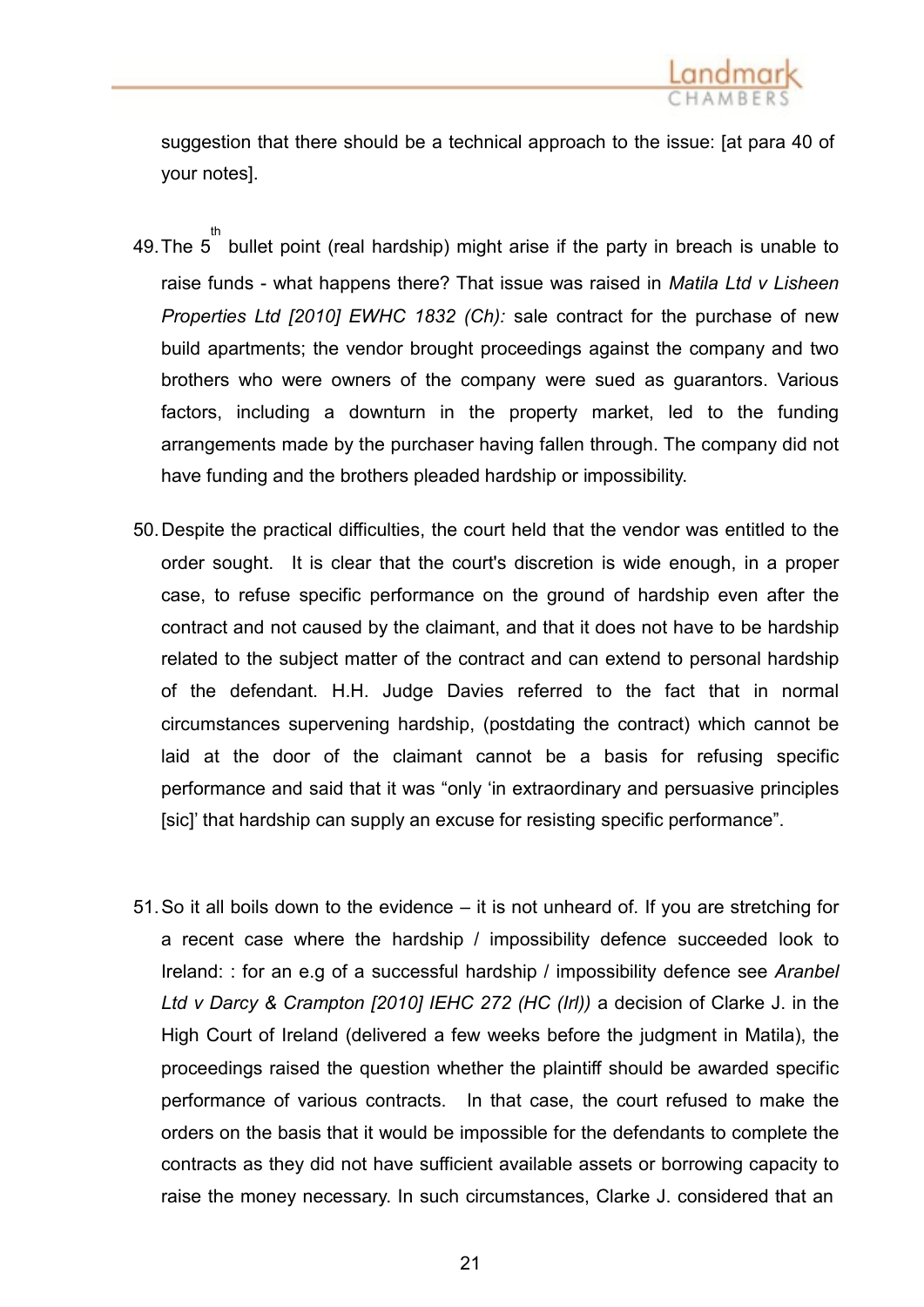

order for specific performance would be in vain and ought not to be made. He said:

"It seems to me, however, that the only point in the court ordering specific performance is if there is some realistic possibility that the sale may complete. If there is no such realistic possibility, then the making of an order for specific performance will be in vain. It will inevitably be followed by a failure to comply and the matter will come back before the court. "

- 52.It is unclear from the judge's comments whether whether hardship may be established as a defence to the vendor's action for specific performance if the purchaser could raise the money needed to complete by sale of assets. The comments suggest that a court might be unwilling to order the purchaser to sell a family home or business assets to raise the money needed.
- 53.The judgment is also interesting as it contrasts the position between impossibility and hardship. Positing a case in which a purchaser wrongfully puts himself in a position in which he *cannot* complete, the Judge explained that a defence based on impossibility might yet succeed, as an order for specific performance would still be in vain, even though the impossibility had come about as a result of the purchaser's own action. He said that whether the purchaser's conduct would prevent a successful defence based on hardship would depend on the competing equities of the parties including the extent to which the purchaser had altered his position after completion had become due.
- 54.It is important to note if you are arguing hardship / impossibility that it is incumbent upon a defendant raising such a defence:

"…to give the fullest possible disclosure of his financial position so that the other party and the court can be satisfied that this is so, and in this case the Defendants have failed to surmount that high hurdle."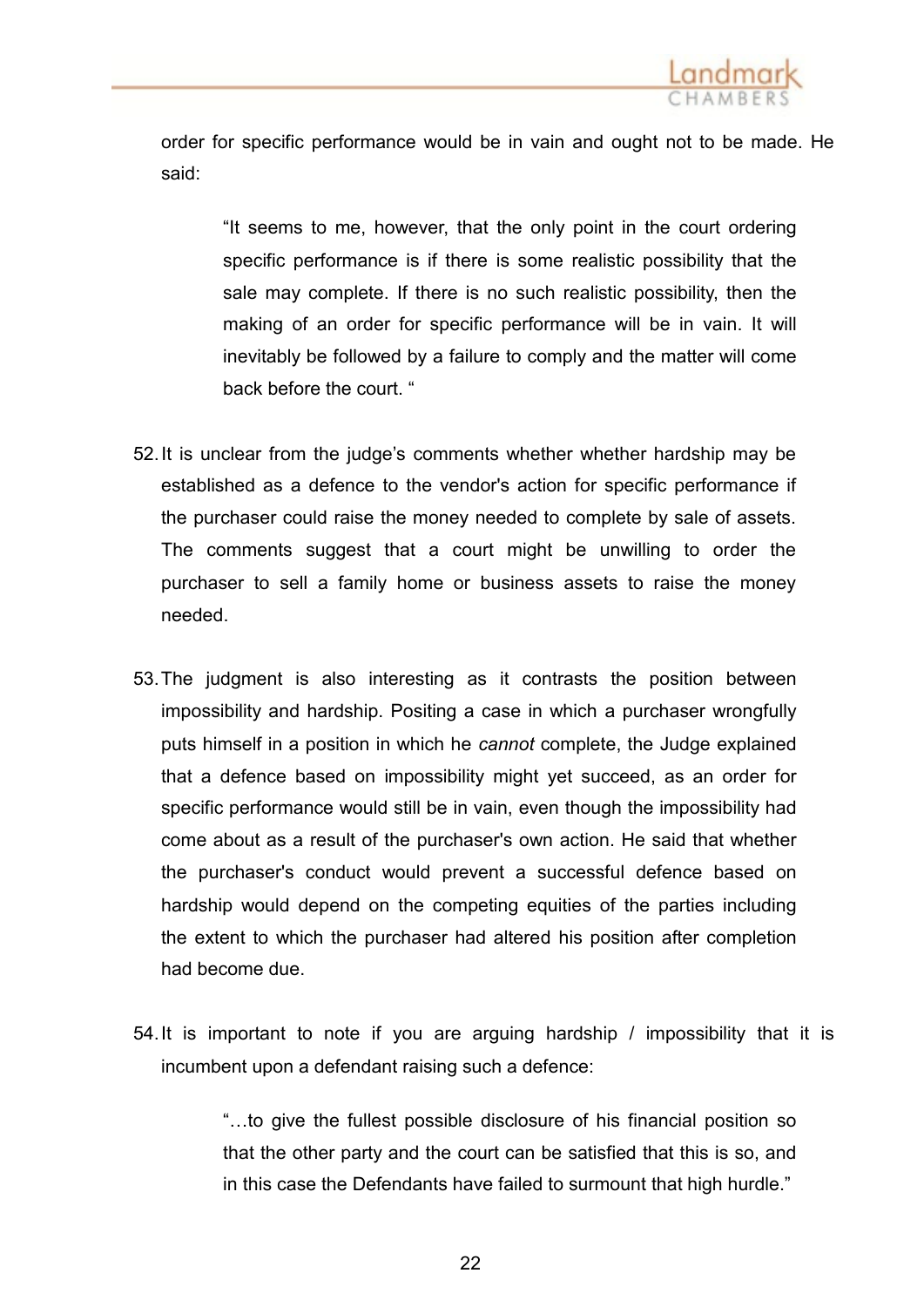

# *Rescission Ab Initio?*

- 57. Contrast the right to rescind for breach of contract and rescission for misrepresentation and mistake, where the contract is rescinded ab initio.
- 58. A full treatment of the circumstances in which rescission is available is outside the scope of this seminar. Of interest, however, is the recent case of *Cleaver v Schyde Investments Ltd [2011] EWCA Civ 929; [2011] 2 P & CR 21*. In that case replies as to planning applications in a property information form had become false to the knowledge of the vendor before exchange of contracts. The judge at first instance had found this to constitute an innocent misrepresentation. It was accepted that C's replies to the standard enquiries had contained innocent misrepresentations. The vendor relied upon standard condition 7.1.3 (4 th ed), which was incorporated into the contract, and which excluded error or omission except in the case of fraud or recklessness or where the property differed substantially in quantity, quality or tenure from what the purchaser had been led to expect. The judge held that standard condition 7.1.3 was not fair and reasonable in the circumstances and was therefore of no effect by virtue of the [Misrepresentation](http://login.westlaw.co.uk/maf/wluk/app/document?src=doc&linktype=ref&context=60&crumb-action=replace&docguid=ICA025660E44811DA8D70A0E70A78ED65) Act 1967 s.3 and the Unfair Contract Terms Act 1977 s.11. S. 3 limits the freedom of parties to contract out of the Misrepresentation Act 1967 by providing that any such attempt must satisfy the requirement for reasonableness in s.11 of UCTA.
- 59. The point was considered in *Cleaver v Schyde Investments Ltd [2011] EWCA Civ 92,* where there was an accepted innocent misrepresentation but where standard condition 7.1.3 excluded liability for innocent misrepresentation. The buyer had contracted to buy land for development and it was accepted that there was a failure by the Seller in replies to the Commercial Property Standard Enquiries to disclose a planning application for a medical centre on the property that would have been a material consideration in the purchaser deciding whether to buy. That was a material misrepresentation. The vendor effectively said "so what?" by relying upon the standard condition which was incorporated into the contract, which effectively excluded liability for those misrepresentations and the purchaser argued that it was unreasonable. At first instance, the judge held the exclusion was not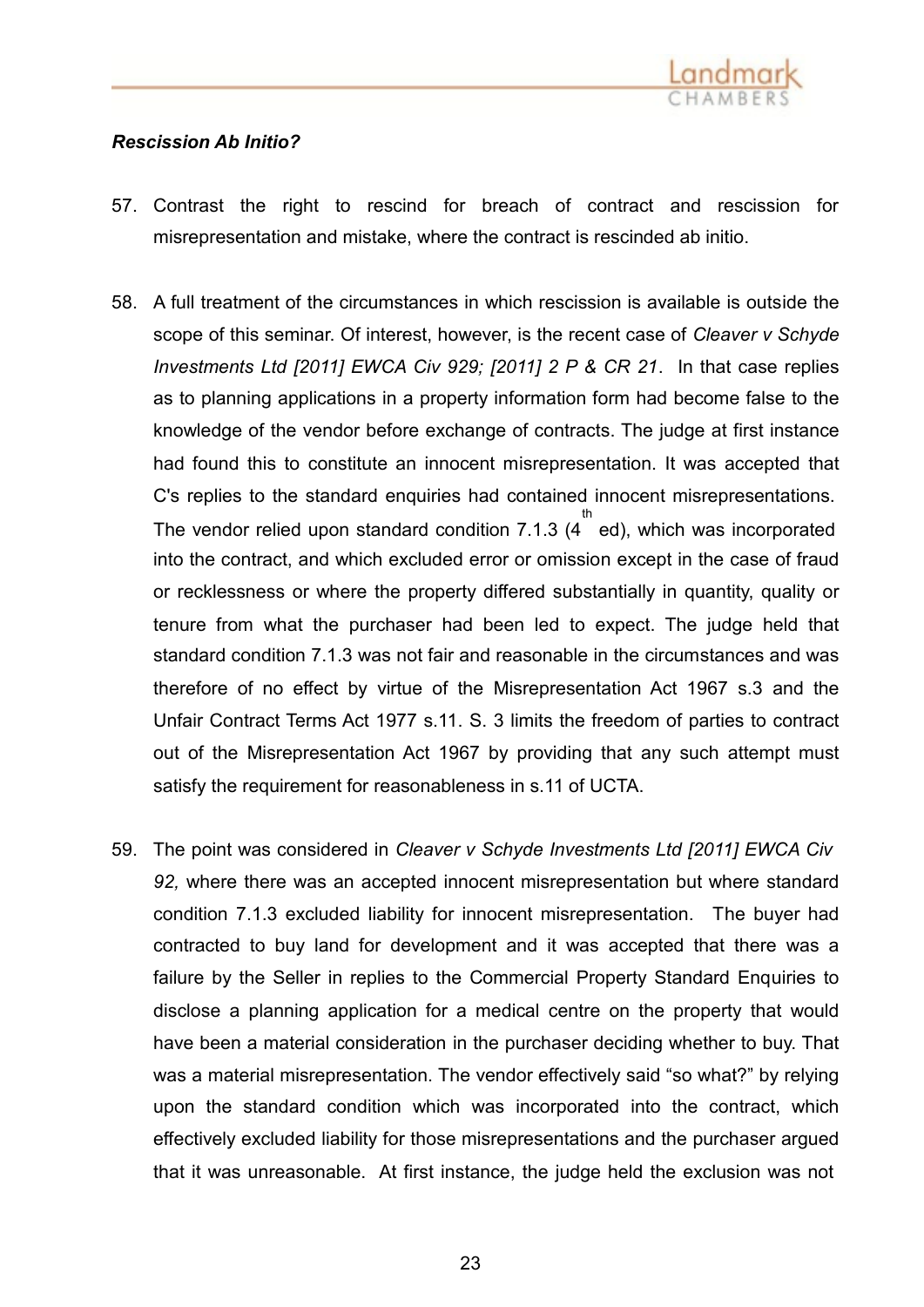

fair or reasonable and was therefore of no effect by virtue of the [Misrepresentation](http://login.westlaw.co.uk/maf/wluk/app/document?src=doc&linktype=ref&context=60&crumb-action=replace&docguid=ICA025660E44811DA8D70A0E70A78ED65) [Act 1967](http://login.westlaw.co.uk/maf/wluk/app/document?src=doc&linktype=ref&context=60&crumb-action=replace&docguid=ICA025660E44811DA8D70A0E70A78ED65) s.3 and the Unfair Contract [Terms Act 1977](http://login.westlaw.co.uk/maf/wluk/app/document?src=doc&linktype=ref&context=60&crumb-action=replace&docguid=IA467E9F1E44911DA8D70A0E70A78ED65) s.11.

60. On appeal, Etherton L.J. observed (at para.38) that

"... there is nothing self-evidently offensive, in terms of reasonableness and fairness, in a contractual term which restricts a purchaser's right to rescind the contract in the event of the vendor's misrepresentation to cases of fraud or recklessness or where the property differs substantially in quantity, quality or tenure from what the purchaser had been led to expect, and to confine the purchaser to damages in all other cases. That is a perfectly rational and commercially justifiable apportionment of risk in the interests of certainty and the avoidance of litigation. While each case turns on its own particular facts, the argument in favour of upholding such a provision as a matter of the commercial autonomy of the contracting parties is particularly strong where, as here, (1) the term has a long history, (2) it is a well-established feature of property transactions, (3) it is endorsed by the leading professional body for qualified conveyancers, (4) both sides are represented by solicitors, and (5) the parties (through their solicitors) have negotiated variations of other provisions in the standard form."

- 61. The Court of Appeal determined, however, that in the circumstances the judge was entitled to regard that combination of circumstances as taking the case out of the general run and to hold that C failed to show that standard condition 7.1.3 was fair and reasonable in the instant case. It could not therefore be said that the judge had "proceeded on some erroneous principle or was plainly and obviously wrong" (*per* Lord Bridge in *George Mitchell (Chesterhall) Ltd v Finney Lock Seeds Ltd [\[1983\] 2](http://login.westlaw.co.uk/maf/wluk/app/document?src=doc&linktype=ref&context=62&crumb-action=replace&docguid=IAE36DEE0E42711DA8FC2A0F0355337E9) A.C. 803* ). However, despite the [outcome, because of](http://login.westlaw.co.uk/maf/wluk/app/document?src=doc&linktype=ref&context=62&crumb-action=replace&docguid=IAE36DEE0E42711DA8FC2A0F0355337E9) the guidance, the judgment nevertheless provides some comfort for clients seeking to resist rescission in reliance on such exclusion clauses in the future.
- 62. The Standard Conditions (4<sup>th</sup> ed.) have been replaced by the 5<sup>th</sup> ed. which do not include the former standard condition 7.1.3, so the case may be of little practical importance, although it should be remembered that the right to rescind continues